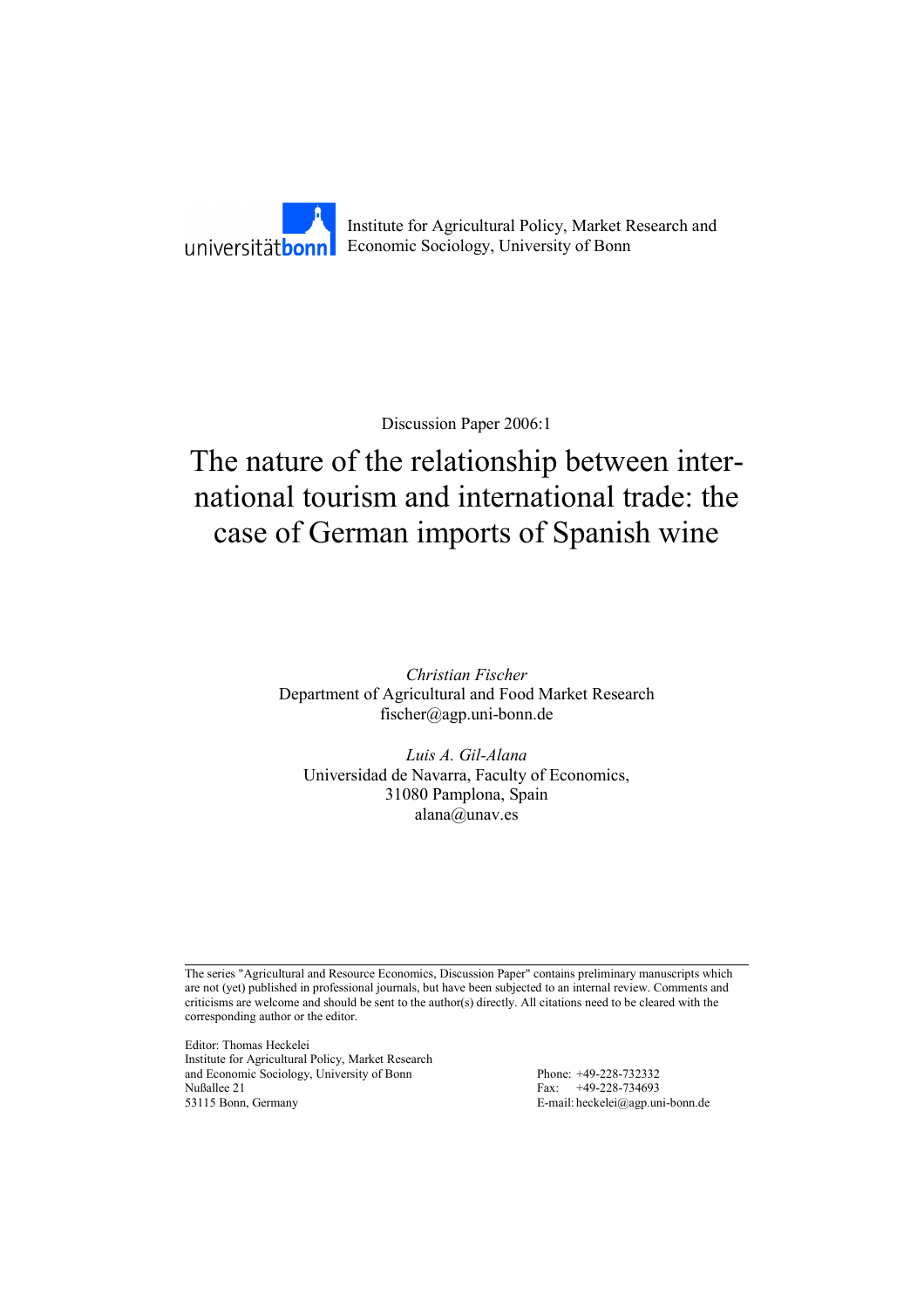# The nature of the relationship between international tourism and international trade: the case of German imports of Spanish wine

*Christian Fischer and Luis A. Gil-Alana* 

#### **Abstract**

This paper deals with the relationship between international trade and tourism. In particular, we focus on the effect that German tourism to Spain has on German imports of Spanish wine. Due to the different stochastic properties of the series under analysis, which display different orders of integration, we use a methodology based on long memory regression models, where tourism is supposed to be exogenous. The results show that at the aggregate level, tourism has an effect on wine imports that lasts between two and nine months. Disaggregating the imports across the different types of wine it is observed that only for red wines from Navarra, Penedús and Valdepeñas, and to a certain extent for sparkling wine, tourism produces an effect on future import demand. From a policy-making perspective our results imply that the impact of tourism on the host economy is not only direct and short-term but also oblique and delayed, thus reinforcing the case for tourism as a means for economic development.

**Keywords:** International trade; tourism; long memory; Spanish wine. **JEL-classification:** F14, C22, Q13, L83

#### **1 Introduction**

International tourism has grown strongly during the last decades. Worldwide tourist trips reached almost 700 million in 2000, as compared to about 25 million in 1950. Measured in relative terms, at 120 trips per thousand of world population in 2000, tourism activity has increased more than tenfold during this period (World Tourism Organisation, various issues). At the same time, international merchandise trade has also grown significantly. According to figures of the World Trade Organisation, world exports per head of world population have increased from 44 current US dollars in 1961 to almost 1,200 USD in 2003. Thus, because there seems to be correlation between the international flows of people and goods a growing body of studies has emerged, which, using different methodologies, have investigated the possibility of a causal relationship between these two phenomena.

From a policy perspective, the topic of possible significant and positive interdependencies between tourism inflows and exports of manufactures is important in at least two ways. First, industrial development officers and trade association officials may find it useful to better understand the dynamics and determinants of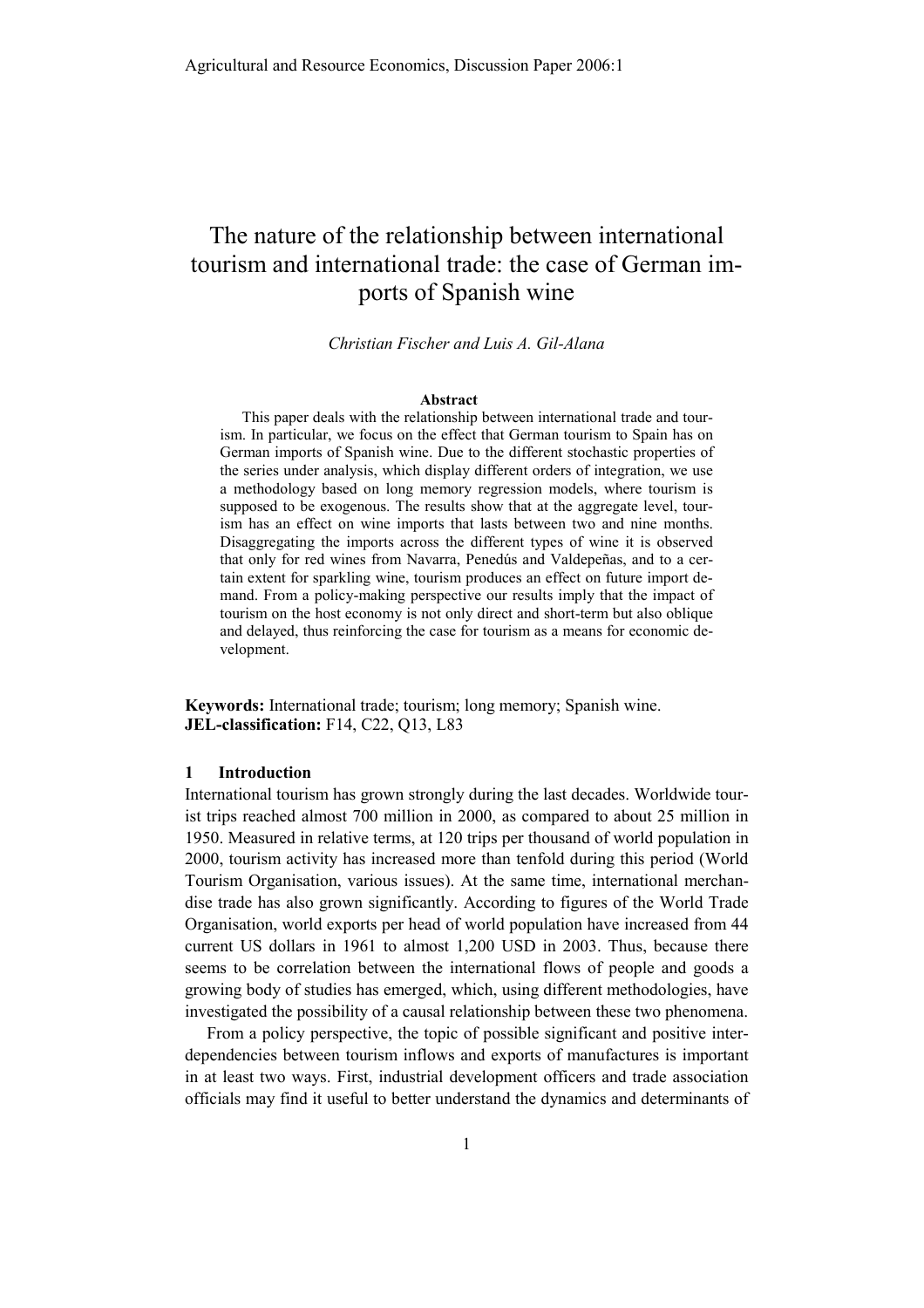industrial export success. While, in practice, it may be difficult to actively influence tourism arrivals, the knowledge about confirmed tourism-trade interdependencies may enhance the ability to predict exports by taking into consideration tourism data. Second, tourism development agencies could demonstrate that the positive impacts of international travel on a national economy may be multiple and lasting. If tourists can be shown of not only generating income and jobs while they are in the country, but also of creating significant economic impulses by means of resulting exports to their source countries later on, the attention given to tourism development may perhaps be raised.

Easton (1998) analysed whether Canadian total bi-lateral exports are complementary or substitutive to tourist arrivals, using pooled data regressions. The study finds "some evidence of substitution of Canadian exports for tourist excursions to Canada" (p. 542) by showing that when the relative price of exports goes up, the number of tourists visiting Canada increases. Kulendran and Wilson (2000) analysed the direction of causality between different travel and (aggregate) trade categories for Australia and its four main trading partners, using time series data. Their results show that travel Granger causes international trade in some cases and vice versa in others. Shan and Wilson (2001) replicate this latter approach and also find two-way Granger causality using aggregate data for the case of China. Aradhyula and Tronstad (2003) used cross-section data and a simultaneous bivariate qualitative choice model to show that cross-border business trips have a significant and positive effect on US agribusinesses' propensity to trade. Fischer (2004) explored the connection between bilateral aggregate imports and imports of individual products and bilateral tourist flows, using an errorcorrection model. The results show that trade-tourism elasticities are consistently higher for individual products. Table 1 summarises the previous research on the topic.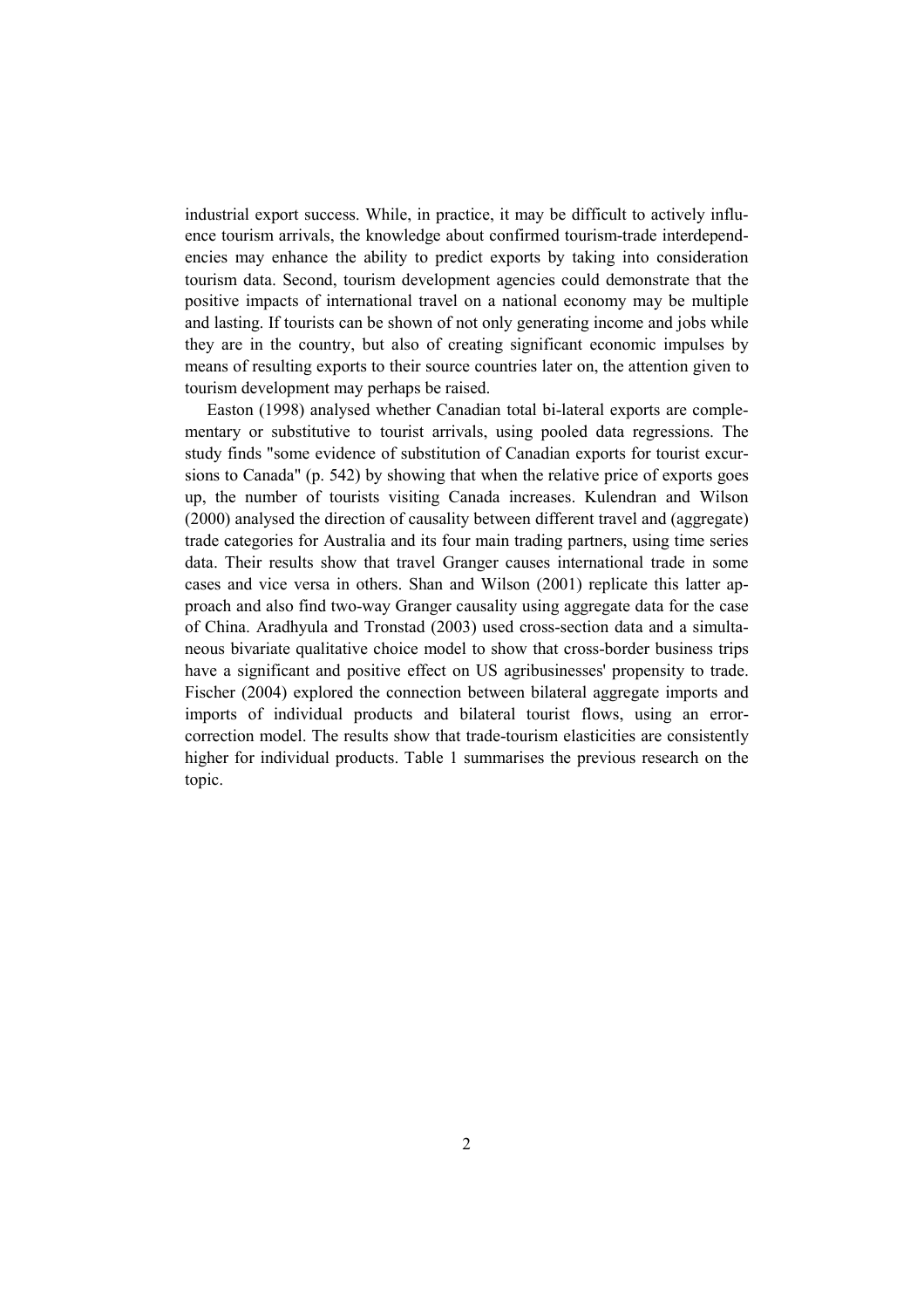| Re-<br>search<br>focus                | Categories                                                                                                           | <b>Studies</b>                                                                                                                                                                                                         |
|---------------------------------------|----------------------------------------------------------------------------------------------------------------------|------------------------------------------------------------------------------------------------------------------------------------------------------------------------------------------------------------------------|
| Country                               | <b>Bilateral trade flows</b><br>Country-world/region                                                                 | Easton (1998); Kulendran & Wilson (2000);<br>Fischer (2004).<br>Shan & Wilson (2001).                                                                                                                                  |
| Product                               | Aggregate (e.g., total<br>country exports)<br>Specific products                                                      | Easton (1998); Kulendran & Wilson (2000);<br>Shan & Wilson (2001); Fischer (2004).<br>Fischer (2004).                                                                                                                  |
| Trade<br>catego-<br>ries              | Exports (X)<br>Imports (M)<br>Total trade $(X + M)$                                                                  | Easton (1998); Kulendran & Wilson (2000).<br>Kulendran & Wilson (2000); Fischer (2004).<br>Kulendran & Wilson (2000);<br>Aradhyula & Tronstad (2003).                                                                  |
| Travel<br>catego-<br>ries             | <b>Total travel</b><br><b>Business travel</b><br>Holiday travel<br>Visiting friends and<br>relatives<br>Other travel | Easton (1998); Kulendran & Wilson (2000);<br>Fischer (2004).<br>Kulendran & Wilson (2000);<br>Aradhyula & Tronstad (2003).<br>Kulendran & Wilson (2000);<br>Aradhyula & Tronstad (2003).<br>Kulendran & Wilson (2000). |
| <b>Direction</b><br>of cau-<br>sality | TOUR $\rightarrow$ TRADE<br>$TOUR \leftarrow TRADE$                                                                  | Kulendran & Wilson (2000);<br>Shan & Wilson (2001).<br>Kulendran & Wilson (2000);<br>Shan & Wilson (2001).                                                                                                             |
| Nature of<br>relation-<br>ship        | Substitutive<br>Complementary                                                                                        | Easton (1998).                                                                                                                                                                                                         |
| Type of<br>data                       | Time series<br>- quarterly data<br>- yearly data<br>Cross section<br>Panel data                                      | Kulendran & Wilson (2000);<br>Fischer (2004).<br>Aradhyula & Tronstad (2003).<br>Easton (1998).                                                                                                                        |

Table 1. Overview of previous studies analysing the relationship between international tourism and trade

*Source: authors's compilation* 

One of the aspects which has not yet been explored according to our knowledge is the temporal nature of the relationship between tourism and trade. As Kulendran and Wilson (2000) put it when recommending further research directions: "… the lag structures between the travel and trade flows … may require further attention" (p. 1007).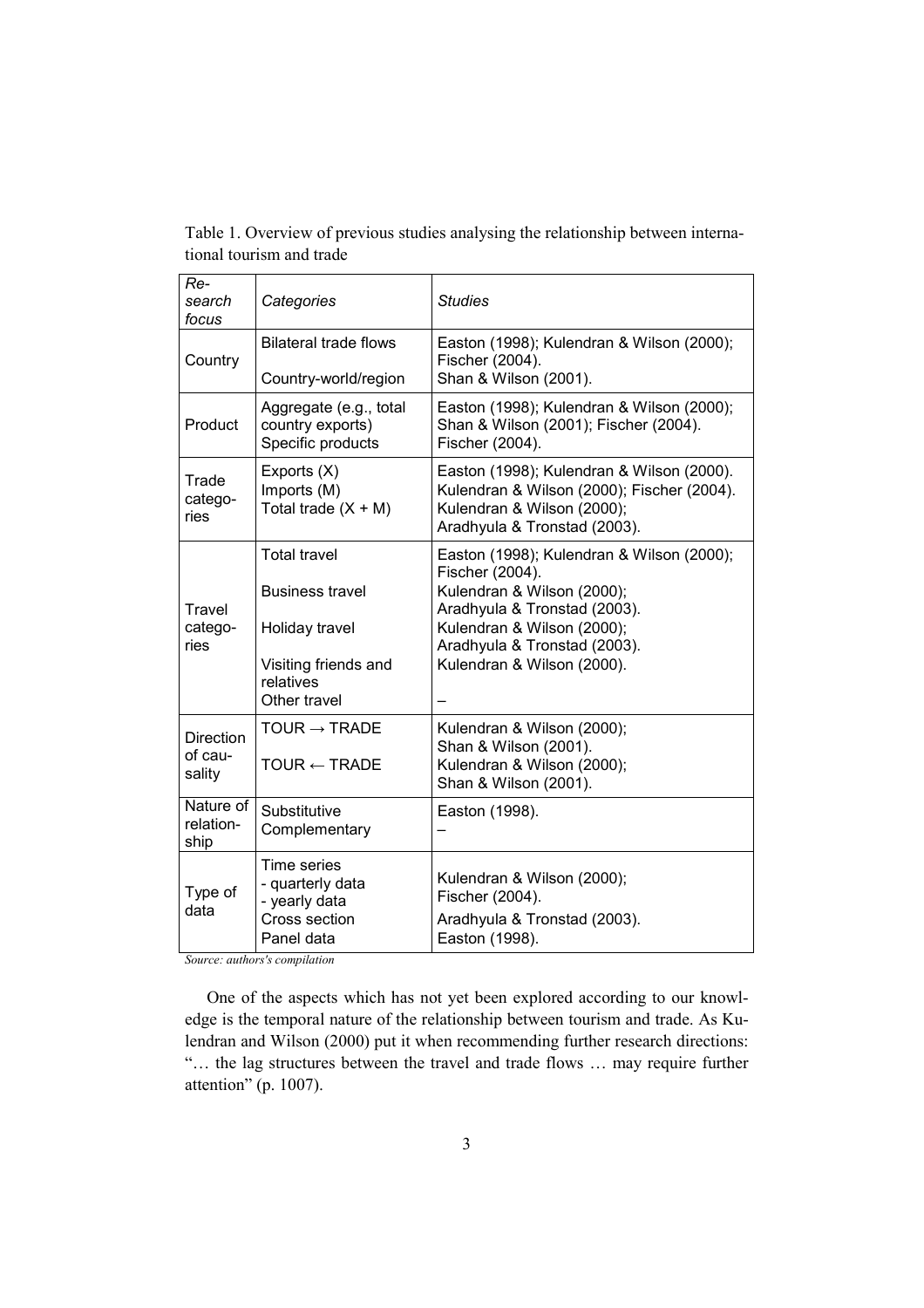This paper deals with the case of the relationship between the German wine imports from Spain and the number of German travellers to that country. It aims at analysing empirically whether tourism has an effect on future imports and, if yes, at determining the length of this effect. We concentrate on the case of wine due to several reasons. First, wine has become a truly globalised industry with about 40% of production (in value terms) being exported worldwide in 2001 (Anderson, 2004). Second, in industrialised nations, wine is a commonly available commodity offered in a large variety mostly differentiated by production origin. Given that objective wine quality is hard to assess for non-expert consumers, the origin of a wine is often used as a short-cut quality indicator in cases where the country of origin is associated with a preferred holiday destination (Felzenstein et al., 2004). Last, wine imports have been shown to display the most significant connection with tourism activities among a range of investigated products in previous studies (Fischer, 2004). Using Spain and Germany as the two countries of investigation seems particularly interesting given the fact that Spain is both a significant exporter of wine and an important tourist destination, while Germany is an important wine import market and a main tourism source country. In 2001, Spain was the world's third biggest wine exporter (in value terms) while Germany was its third most important wine import market, behind the UK and the US (Anderson, 2004). In 2000, Spanish wine accounted for 14.8% of total German import value and imports were up 12% on the year earlier (Storchmann and Schamel, 2004). In Spain, the largest incoming tourist group were Germans from 1997 (7.8 million stays) to 2002 (11.3m), according to Eurostat data. Only in 2003, British tourists (12.2m) outnumbered the German ones (10.4m).

The organisation of this paper is as follows: in Section 2, we briefly describe the methodology employed in the paper and present the econometric model used in the empirical work. In Section 3 we describe the time series used in the analysis and examine their statistical properties. Section 4 contains the empirical application relating total German wine imports from Spain with the number of German travellers to Spain. In Section 5 we disaggregate the import wine series according to the different products, while Section 6 concludes.

#### **2 The econometric model**

As mentioned in Section 1, most of the time series work examining the relationship between international trade and tourism is based on cointegration techniques. However, that methodology imposes a priori the assumption that the individual series must share the same degree of integration, usually 1. In other words, the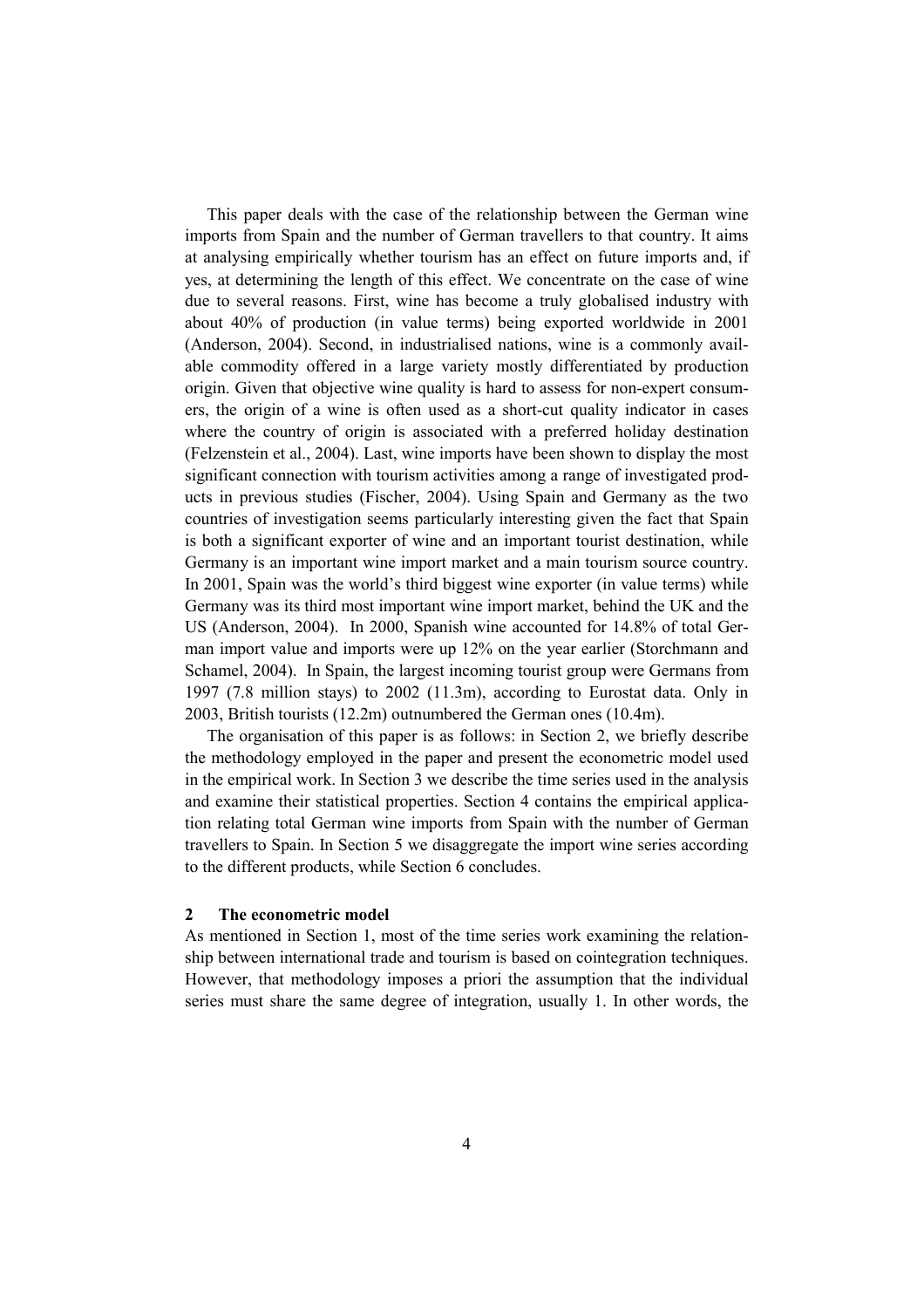series must be individually I(1), and they will be cointegrated if there exists a linear combination of them that is  $I(0)$  stationary.<sup>1</sup>

In the context of the series analysed in the present paper (which are aggregate wine imports and total tourism), we face however with various problems. First the two series do not posses the same order of integration. In fact, as explained later in Section 3, the wine imports data is  $I(0)$ , while tourism is clearly nonstationary I(1). Moreover, the later series presents a clear seasonal pattern, while the former does not. If the two series were in fact seasonally integrated, cointegration could still be the methodology used, along the lines of the procedure suggested by Hylleberg, Engle, Granger and Yoo (HEGY, 1990). (See, e.g., Kulendran and Wilson, 2000.) However, a simple inspection at Figure 1 shows that the aggregate wine import series is not seasonally integrated.

For many years, seasonality was considered as a component that obscured the time series properties of the data, and seasonal adjustment procedures were implemented to sort this problem out. However, these methods have been strongly criticised in recent years on the basis that seasonal data contains some statistical relevant information by themselves. Contributors to this view include Ghysels (1988), Barsky and Miron (1989), Braun and Evans (1995) and others. The first two articles point out that seasonal adjustment procedures lead to mistaken inferences about economic relationships between time series data. In this paper we deal with the seasonal problem in tourism by using two approaches. First, we deseasonalise the series by using seasonal dummy variables. As a second approach, we take first seasonal differences (on the logged series), such that the series then represents monthly growth rates. Looking at the orders of integration of the two deseasonalised series, we still face with the problem that both series are now I(1), while wine import is I(0), invalidating thus the analysis based on cointegration.

What we propose in this paper is to look at the relationship between the two variables (aggregate wine imports and tourism) by using a new methodology based on fractional integration.

We say that a time series  $\{x_t, t = 0, \pm 1, ...\}$  is integrated of order d (and denoted by  $x_t \sim I(d)$ ) if:

$$
(1 - L)^d x_t = u_t, \qquad t = 1, 2, ..., \tag{1}
$$

where  $u_t$  is I(0) and L is the lag operator (L $x_t = x_{t-1}$ ). The polynomial above can be expressed in terms of its binomial expansion, such that for all real d,

<sup>&</sup>lt;sup>1</sup> For the purpose of the present paper we define an I(0) process  $\{u_t, t = 0, \pm 1, ...\}$  as a covariance stationary process with a spectral density function that is positive and finite at the zero frequency. An I(1) process is then defined as a process that requires first differences to get I(0) stationarity.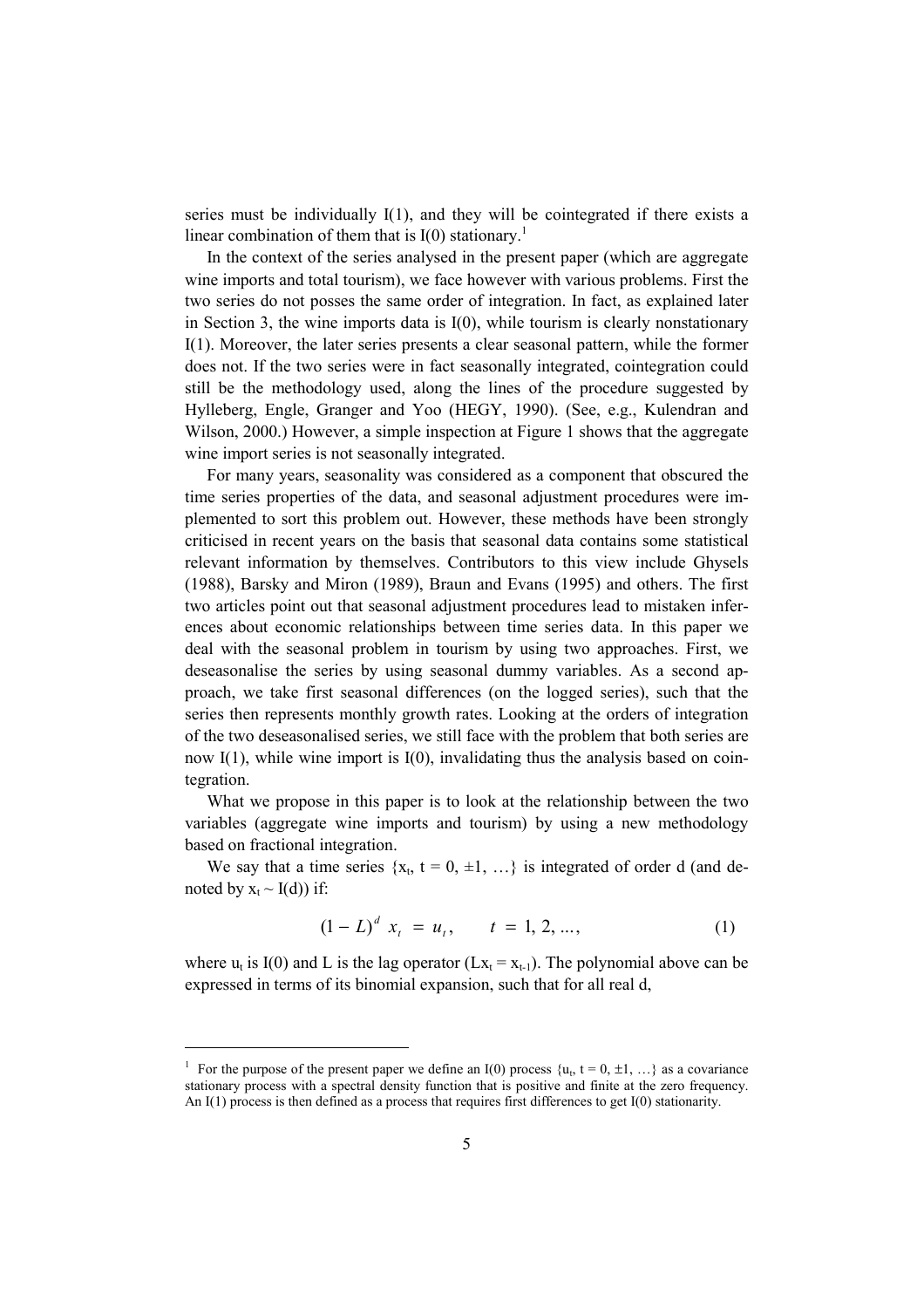$$
(1 - L)^d = \sum_{j=0}^{\infty} {d \choose j} (-1)^j L^j = 1 - dL + \frac{d(d-1)}{2}L^2 - \dots
$$

The macroeconomic literature has usually stressed the cases of  $d = 0$  and 1. However, d can be any real number. Clearly, if  $d = 0$  in (1),  $x_t = u_t$ , and a "weakly autocorrelated" (e.g., ARMA)  $x_t$  is allowed for. However, if  $d > 0$ ,  $x_t$  is said to be a long memory process, also called "strongly autocorrelated" because of the strong association between observations that are widely separated in time. As d increases beyond 0.5 and through 1,  $x_t$  can be viewed as becoming "more nonstationary", for example, in the sense that the variance of partial sums increases in magnitude. These processes were introduced by Granger (1980, 1981), Granger and Joyeux (1980) and Hosking (1981), and they were theoretically justified in terms of aggregation of ARMA processes with randomly varying coefficients by Robinson (1978) and Granger (1980). Cioczek-Georges and Mandelbrot (1995), Taqqu et al. (1997) and Chambers (1998) also use aggregation to motivate long memory processes, while Parke (1999) uses a closely related discrete time error duration model. More recently, Diebold and Inoue (2001) propose another source of long memory based on regime-switching models. Empirical applications based on fractional models like (1) are among others Diebold and Rudebusch (1989), Baillie and Bollerslev (1994), Gil-Alana and Robinson (1997), and Gil-Alana  $(2000)^2$ 

To determine the appropriate degree of integration in a given time series is important from both economic and statistical viewpoints. If  $d = 0$ , the series is covariance stationary and possesses "short memory", with the autocorrelations decaying fairly rapidly. If d belongs to the interval  $(0, 0.5)$ ,  $x<sub>t</sub>$  is still covariance stationary. However, the autocorrelations take a much longer time to disappear than in the previous case. If  $d \in [0.5, 1)$ , the series is no longer covariance stationary, but it is still mean reverting, i.e., with the effect of the shocks dying away in the long run. Finally, if  $d \ge 1$ ,  $x_t$  is nonstationary and non-mean reverting. Thus, the fractional differencing parameter d plays a crucial role in describing the persistence in the time series behavior: the higher the d, the higher the level of association between the observations.<sup>3</sup>

We now consider the following model,

$$
y_t = \beta' z_t + x_t, \qquad t = 1, 2, \dots \tag{2}
$$

<sup>&</sup>lt;sup>2</sup> See also Baillie (1996) for an interesting review of I(d) models.

<sup>&</sup>lt;sup>3</sup> At the other end, if  $d < 0$ ,  $x_t$  is said to be "anti-persistent", because the spectral density function is dominated by high frequency components. See Mandelbrot (1977).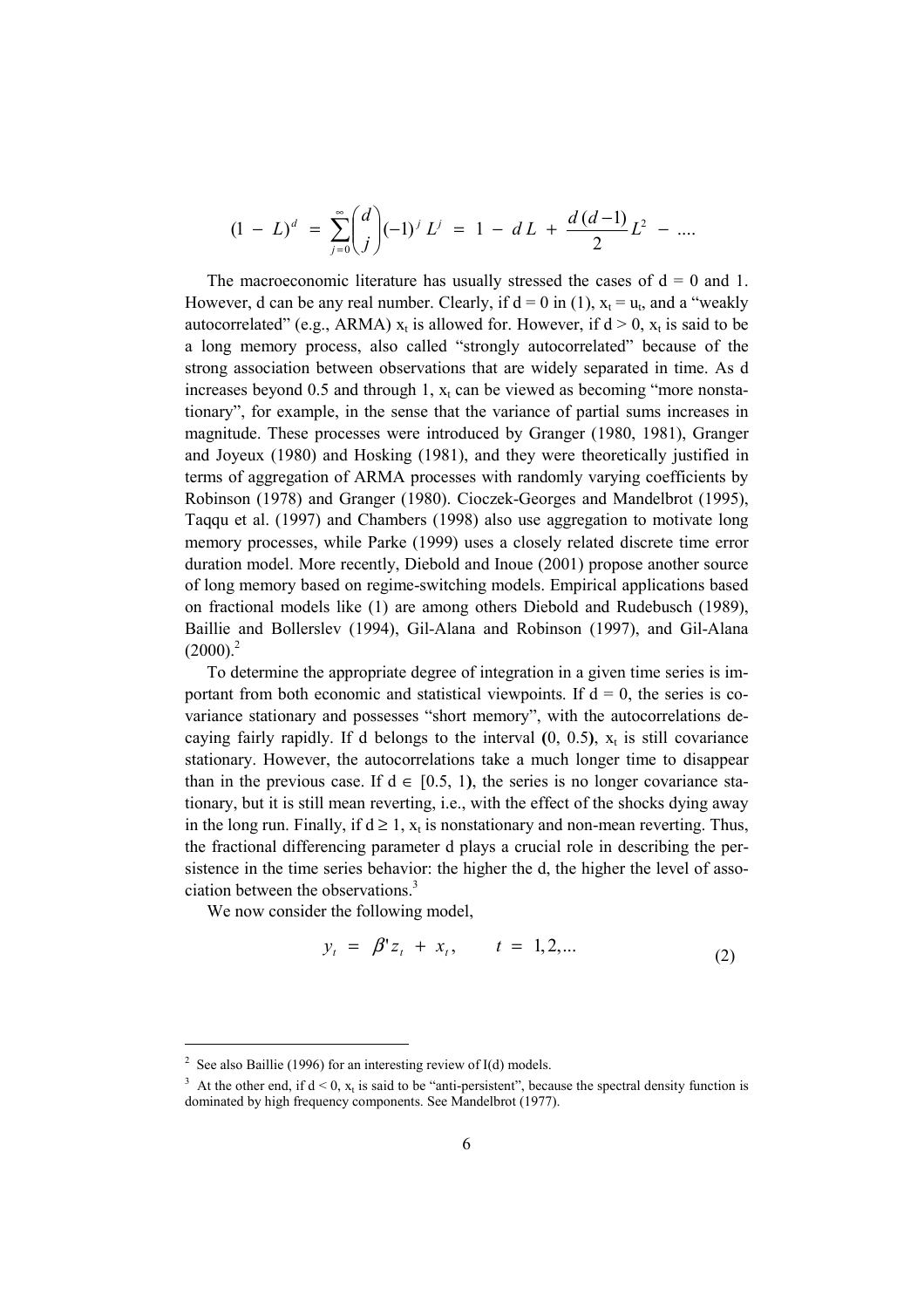where  $y_t$  is a raw time series;  $\beta$  is a (kx1) vector of unknown parameters;  $z_t$  is a (kx1) vector of deterministic (or weakly exogenous) variables, and  $x_t$  is given by (1).

Robinson (1994) proposed a Lagrange Multiplier (LM) test of the null hypothesis:

$$
H_o: d = d_o,
$$
\n<sup>(3)</sup>

in a model given by (1) and (2) for any real value  $d_0$ . Under  $H_0$  (3), the residuals are

$$
\hat{u}_t = (1 - L)^{d_O} y_t - \hat{\beta}^* w_t, \quad t = 1, 2, ...
$$

where

l

$$
\hat{\beta} = \left(\sum_{t=1}^T w_t w_t\right)^{-1} \sum_{t=1}^T w_t (1 - L)^{d_O} y_t; \quad w_t = (1 - L)^{d_O} z_t,
$$

where T means the sample size. Thus, if  $d_0 = 1$ , we are testing for a unit root, though other fractional values of d are also testable. The functional form of the test statistic (denoted by  $\hat{r}$ ) is described in Appendix A.

Based on the null hypothesis (3), Robinson (1994) established that under some regularity conditions:<sup>4</sup>

$$
\hat{r} \to_a N(0,1) \quad \text{as} \quad T \to \infty,
$$

and also the Pitman efficiency of the test against local departures from the null.<sup>5</sup> Thus, we are in a classical large sample-testing situation: an approximate onesided 100 $\alpha$ % level test of H<sub>0</sub> (3) against the alternative: H<sub>a</sub>: d > d<sub>0</sub> (d < d<sub>0</sub>) will be given by the rule "Reject H<sub>0</sub> (3) if  $\hat{r} > z_\alpha$  ( $\hat{r} < z_\alpha$ )", where the probability that a standard normal variate exceeds  $z_\alpha$  is  $\alpha$ . As in other standard large-sample testing situations, Wald and LR test statistics against fractional alternatives will have the same null and local limit theory as the LM tests of Robinson (1994). Sowell (1992) employed essentially such a Wald testing procedure but it requires an efficient estimate of d, and while such estimates can be obtained, the LM procedure of Robinson (1994) seems computationally more attractive.

<sup>&</sup>lt;sup>4</sup> These conditions are very mild, and concern technical assumptions to be satisfied by the model in (1) and (2).

<sup>&</sup>lt;sup>5</sup> This means that the test is the most efficient one when directed against local alternatives. In other words, if we direct the tests against the alternative: H<sub>a</sub>:  $d = d_0 + \delta T^{1/2}$ , the limit distribution is normal, with variance 1 and mean that cannot be exceeded in absolute value by any rival regular statistic.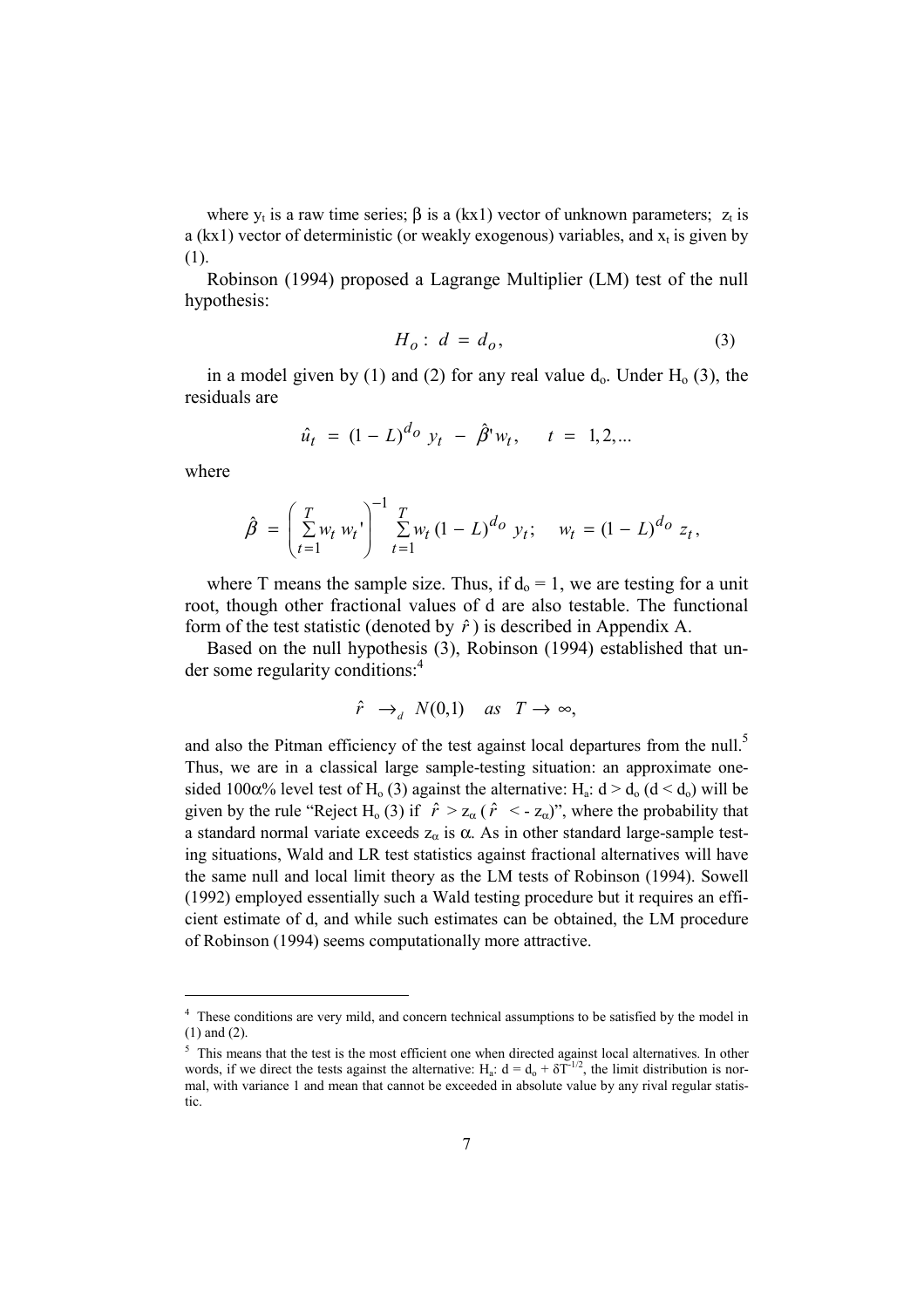#### **3 The time series data**

The trade series (German imports of Spanish wine in euro) were obtained from two different Eurostat databases. First, aggregate imports were taken from "DS-016894 – EU trade since 1995 by HS2-HS4". The source of the disaggregated data is the "DS-016890 – EU trade since 1995 by CN8" database. The latter database contains about two dozens of different wine categories. From these the eight most important ones (referred to as products A to H in our analysis) were chosen. These together represent about 62% of total German wine imports on average over the period of investigation. Mainly due to data availability, this period has been selected reaching from 1998m1 to 2004m11. All products are quality wines which are produced in certain Spanish areas and are sold with a controlled denomination of origin label. The different wine types are described in more detail in Table 2.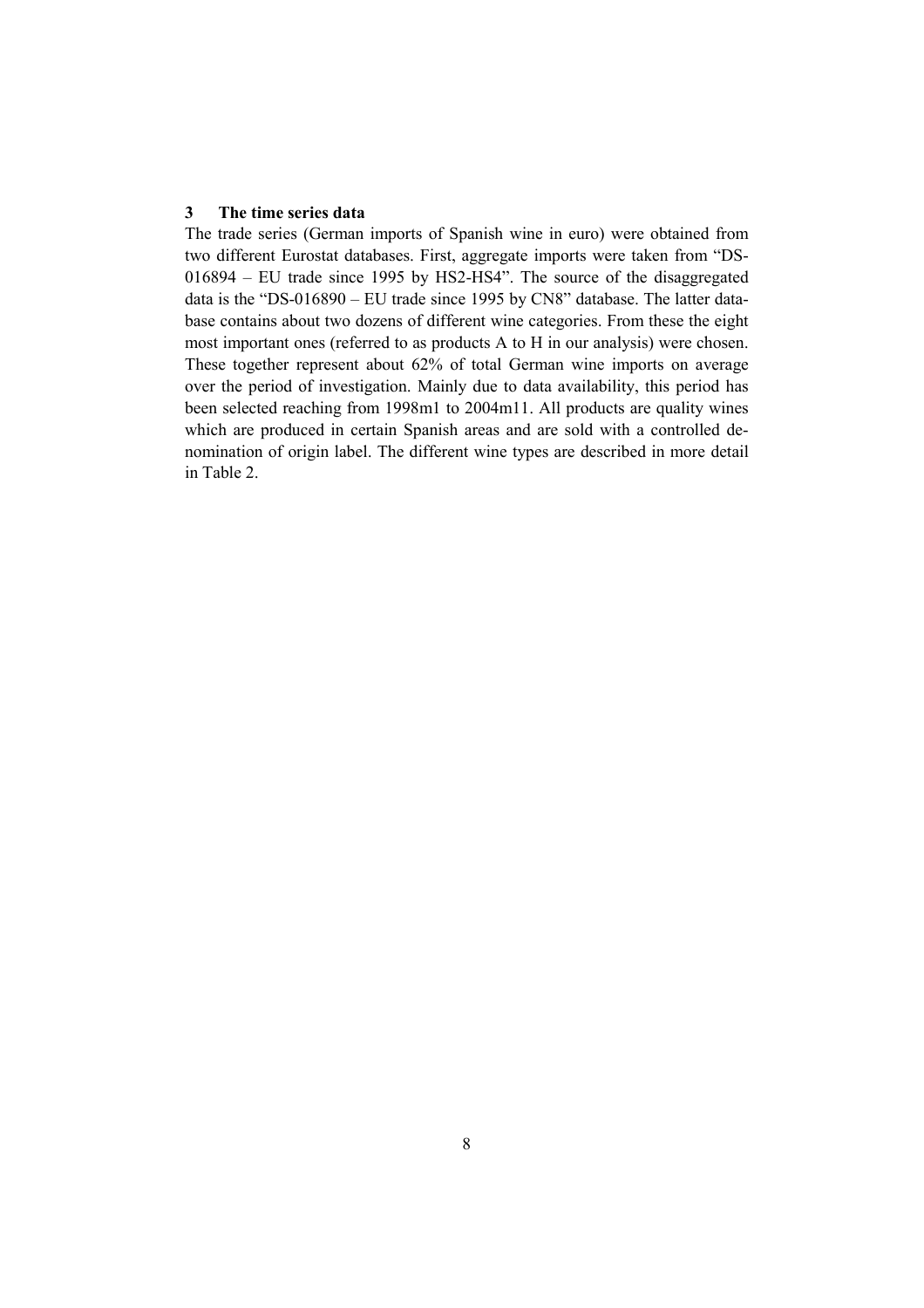Table 2. Overview of products (German imports of Spanish wines) used in the empirical analysis

| Ab-<br>bre-<br>via-<br>tion | Product<br>code             | <b>Product description</b>                                                                                                                                                                                             |
|-----------------------------|-----------------------------|------------------------------------------------------------------------------------------------------------------------------------------------------------------------------------------------------------------------|
| <b>AWI</b>                  | HS4<br>2204                 | Wine of fresh grapes, incl. fortified wines; grape must, partly<br>fermented and of an actual alcoholic strength of > 0.5% vol or<br>grape must with added alcohol of an actual alcoholic strength<br>of $> 0.5\%$ vol |
| A                           | CN <sub>8</sub><br>22041019 | Sparkling wine of fresh grapes of actual alcoholic strength of<br>>= 8.5% vol (excl. champagne)                                                                                                                        |
| B                           | CN <sub>8</sub><br>22042134 | Quality white wines produced in Penedús, in containers hold-<br>ing <= 2l and of an actual alcoholic strength by volume of <=<br>13% vol (excl. sparkling wine and semi-sparkling wine)                                |
| C                           | CN <sub>8</sub><br>22042136 | Quality white wines produced in Rioja, in containers holding<br>$\le$ 2l and of an actual alcoholic strength by volume of $\le$ 13%<br>vol (excl. sparkling wine and semi-sparkling wine)                              |
| D                           | CN <sub>8</sub><br>22042171 | Quality wines produced in Navarra, in containers holding <=<br>2l and of an actual alcoholic strength by volume of $\leq$ 13%<br>vol (other than sparkling wine, semi-sparkling wine and gen-<br>eral white wine)      |
| Е                           | CN <sub>8</sub><br>22042174 | Quality wines produced in Penedús, in containers holding <=<br>2l and of an actual alcoholic strength by volume of <= 13%<br>vol (other than sparkling wine, semi-sparkling wine and gen-<br>eral white wine)          |
| F                           | CN <sub>8</sub><br>22042176 | Quality wines produced in Rioja, in containers holding <= 2l<br>and of an actual alcoholic strength by volume of $\leq$ 13% vol<br>(other than sparkling wine, semi-sparkling wine and general<br>white wine)          |
| G                           | CN <sub>8</sub><br>22042177 | Quality wines produced in Valdepeñas, in containers holding<br>$\le$ 2l and of an actual alcoholic strength by volume of $\le$ 13%<br>vol (other than sparkling wine, semi-sparkling wine and gen-<br>eral white wine) |
| н                           | CN <sub>8</sub><br>22042192 | Sherry, in containers holding <= 2l and of an actual alcoholic<br>strength by volume of > 15% vol to 18% vol                                                                                                           |

*Source: Eurostat* 

Figure 1 displays plots of the aggregate wine imports and its first differences, along with their corresponding correlograms and periodograms. Starting with the original series, we observe that though there are some peaks at some probably seasonal values, it seems that there is no strong seasonal component. The correlogram and the periodogram of the original data seem to indicate that the series is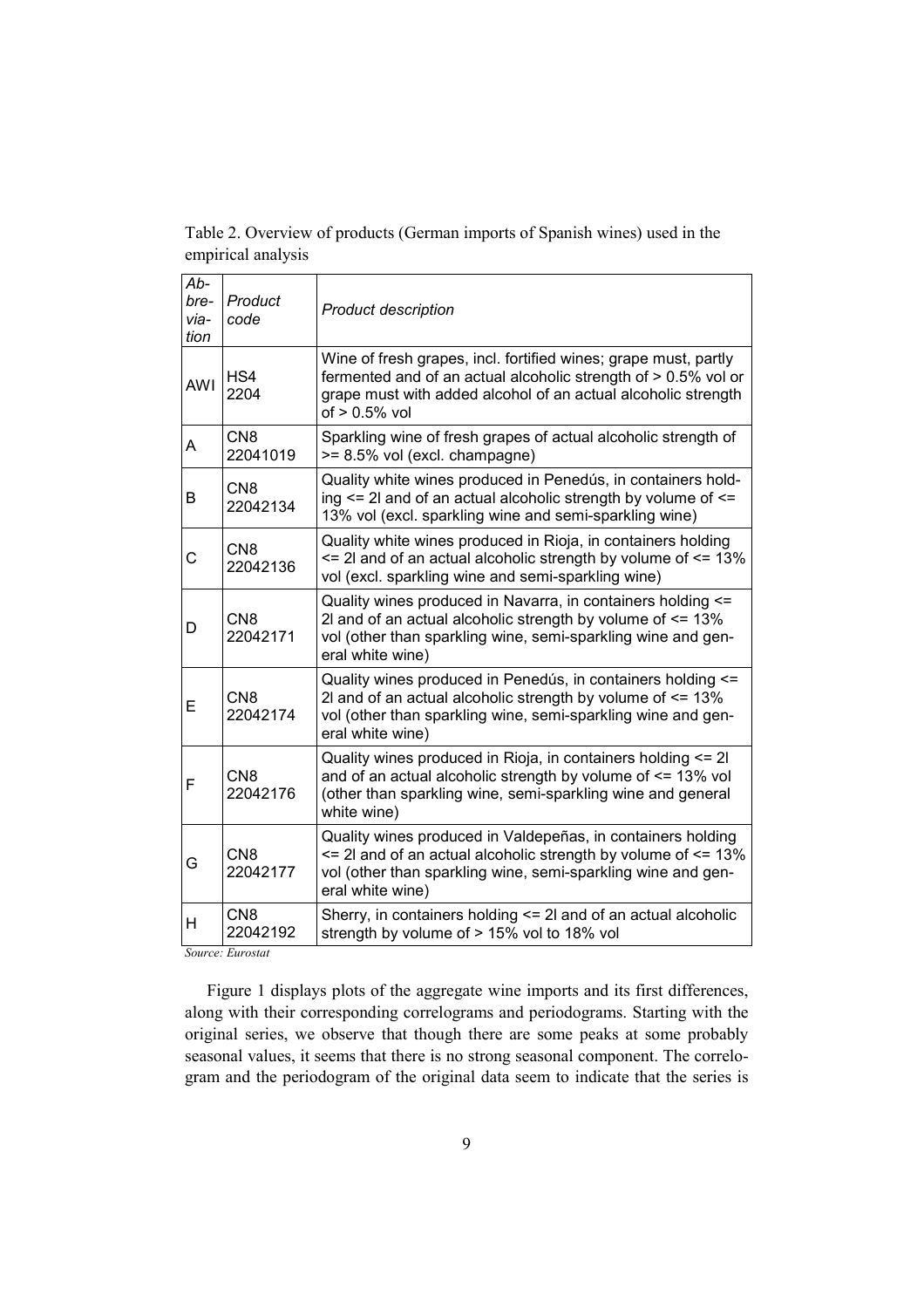I(0). In fact, if we take first differences both the correlogram and the periodogram show that the series is then overdifferenced with respect to the zero frequency.<sup>6</sup>



*The large sample standard error under the null hypothesis of no autocorrelation is 1/*√*T or roughly 0.038. The periodograms were computed based on the discrete Fourier frequencies*  $\lambda_i = 2\pi i/T$ *,*  $j = 1, 2, ..., T/2$ *.* 

Figure 1. German aggregate wine imports from Spain.

<sup>&</sup>lt;sup>6</sup> The periodogram is an asymptotic unbiased estimate of the spectral density function  $f(\lambda)$ . If a series is  $I(0)$ ,  $0 < f(0) < \infty$ , and if it is overdifferenced,  $f(0) = 0$ . Thus, the periodogram should mimic that behaviour.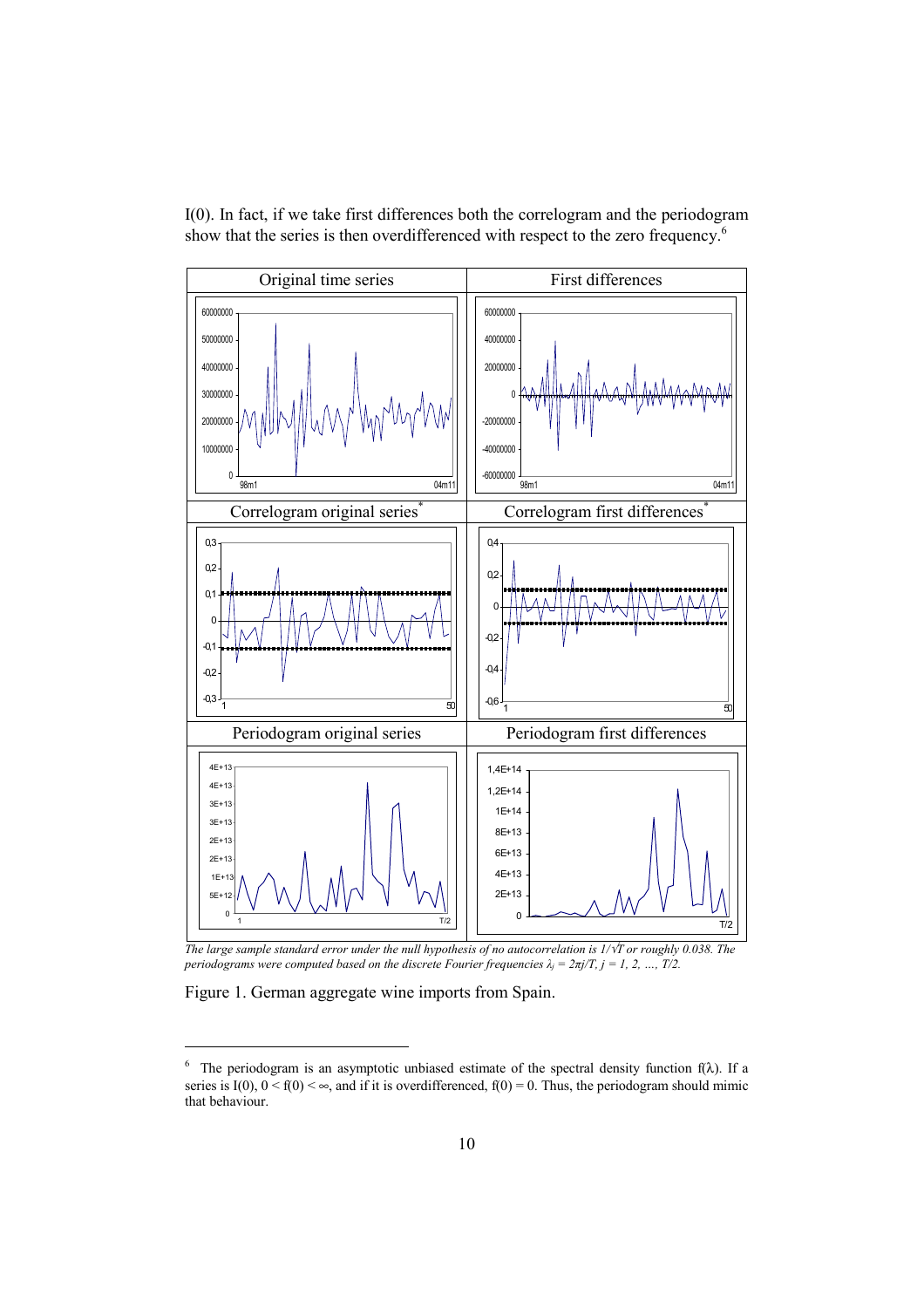

*The large sample standard error under the null hypothesis of no autocorrelation is 1/*√*T or roughly 0.038. The periodograms were computed based on the discrete Fourier frequencies*  $\lambda_j = 2\pi j/T$ *,*  $j = 1, 2, ..., T/2$ *.* 

Figure 2. German travellers to Spain.

For the tourism time series we use the number of German people travelling to Spain, monthly, for the same time period as before, obtained from the Instituto Nacional de Estadística (INE). Plots of the data, the first differences and their correlograms and periodograms are displayed in Figure 2. Contrary to the previ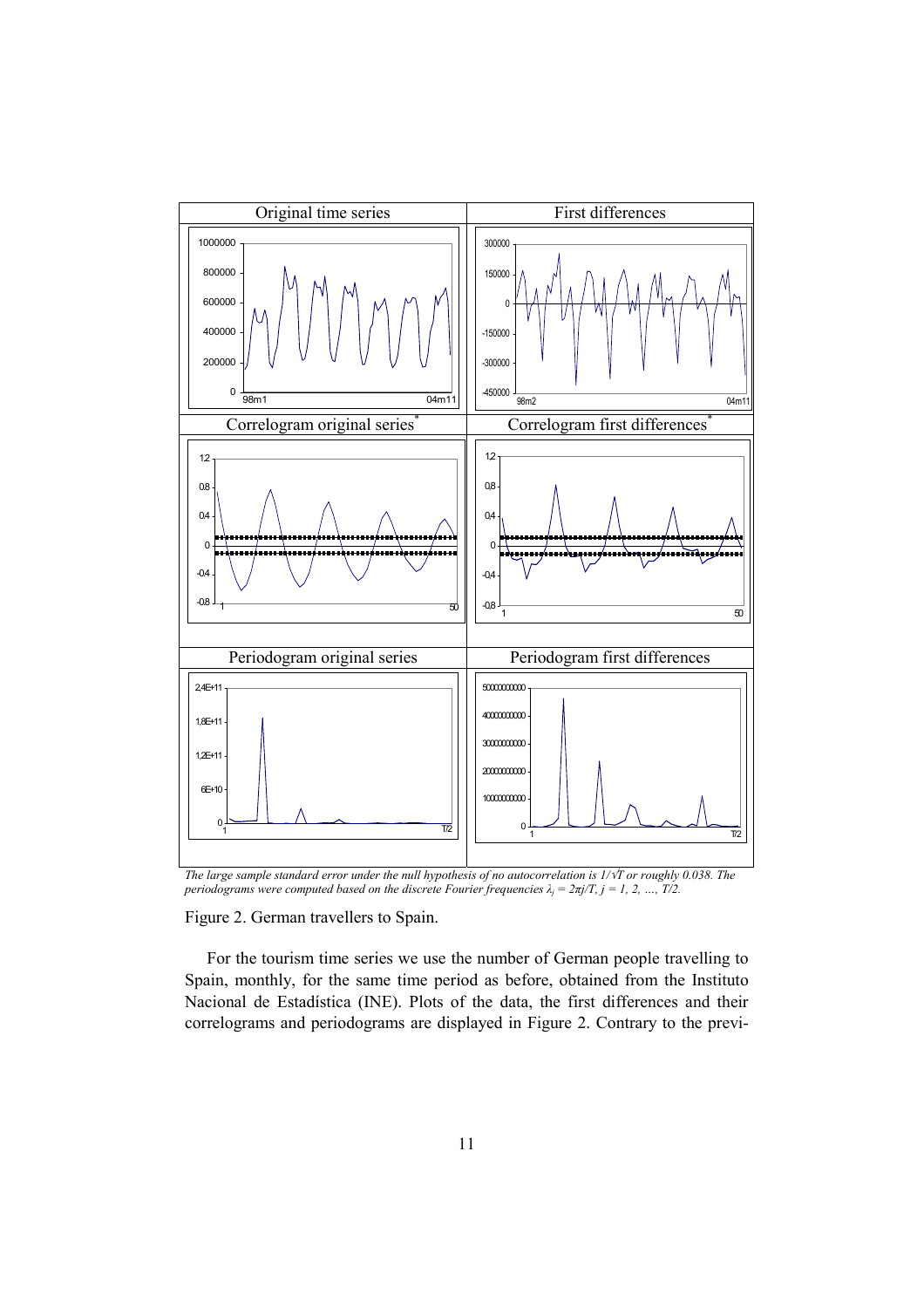ous figure, the values here show a strong seasonal pattern and this becomes even clearer by looking at the correlograms and periodograms.<sup>7</sup>

Since we are mainly interested in the relationship between the two variables, the first thing we do is to analyze the statistical properties of each of the variables individually. For this purpose, we first implemented some classic methods to investigate if the series are stationary  $I(0)$  or nonstationary  $I(1)$ . In particular, we use the tests proposed by Dickey and Fuller (ADF, 1979), Phillips and Perron (PP, 1988) and Kwiatkowski, Phillips, Schmidt and Shin (KPSS, 1992).<sup>8</sup>

The results of the above procedures for the Aggregate Wine Imports are displayed in Table 3. We observe that using no regressors, the tests cannot reject the hypothesis of a unit root. However, including an intercept and/or a linear trend, this hypothesis is rejected in all cases in favour of stationarity.

|                        | No regressors              | With an intercept   | With a linear trend                                                                         |
|------------------------|----------------------------|---------------------|---------------------------------------------------------------------------------------------|
| <b>ADF</b>             | $-0.39(-1.94)$             | $-4.59$ ( $-2.90$ ) | -4.56 (-3.47)                                                                               |
| PP                     | -1.42 (-1.94)              | -10.0 (-2.90)       | -9.99 (-3.47)                                                                               |
| <b>KPSS</b>            |                            | 0.076(0.46)         | 0.075(0.14)                                                                                 |
| TTI<br>$\cdot$ $\cdot$ | $\cdots$ $\cdots$ $\cdots$ | TTI<br>$\cdots$     | $\mathbf{1}$ $\mathbf{1}$ $\mathbf{1}$ $\mathbf{1}$ $\mathbf{1}$<br>$\cdot$ $\cdot$ $\cdot$ |

Table 3. Unit root tests for the for Aggregate Wine Imports

*The original series seems to displays no trend but has a non-zero mean. Therefore one would tend to use the 'intercept' test results, clearly implying AWI is I(0), i.e., stationary. In parenthesis the critical values at the 5% level.* 

Anyway, the use of these procedures for testing the order of integration of the series is too restrictive in the sense that they only consider integer values for the degree of differentiation. Moreover, it is a well-known stylised fact that the above unit-root procedures have very low power if the alternatives are of a fractional form (Diebold and Rudebusch, 1991, Hassler and Wolters, 1994, etc.). Across Table 4 and Figure 3 we display the results for the AWI series based on two approaches for estimating and testing the order of integration of the series from a fractional point of view.

The results in Table 4 refers to the parametric approach of Robinson (1994) described in Section 2, assuming that  $z_t$  in (2) is a deterministic component that might include a constant (i.e.  $z_t = 1$ ) or a linear time trend (i.e.  $z_t = (1, t)$ ). In other words, we test the null hypothesis (3):  $d = d_0$ , for any real value  $d_0$  in the model given by:

$$
y_t = \alpha + \beta t + x_t, \tag{4}
$$

<sup>7</sup> As an alternative definition of German tourism in Spain we also employed the number of nights spent in Spanish hotels by German travellers. However, the series presents a similar pattern as the one used in the present article.

<sup>&</sup>lt;sup>8</sup> The first two methods (ADF, PP) test the null hypothesis of a unit root  $(I(1))$  against the alternative of stationarity, while KPSS tests the null of stationarity against the alternative of a unit root.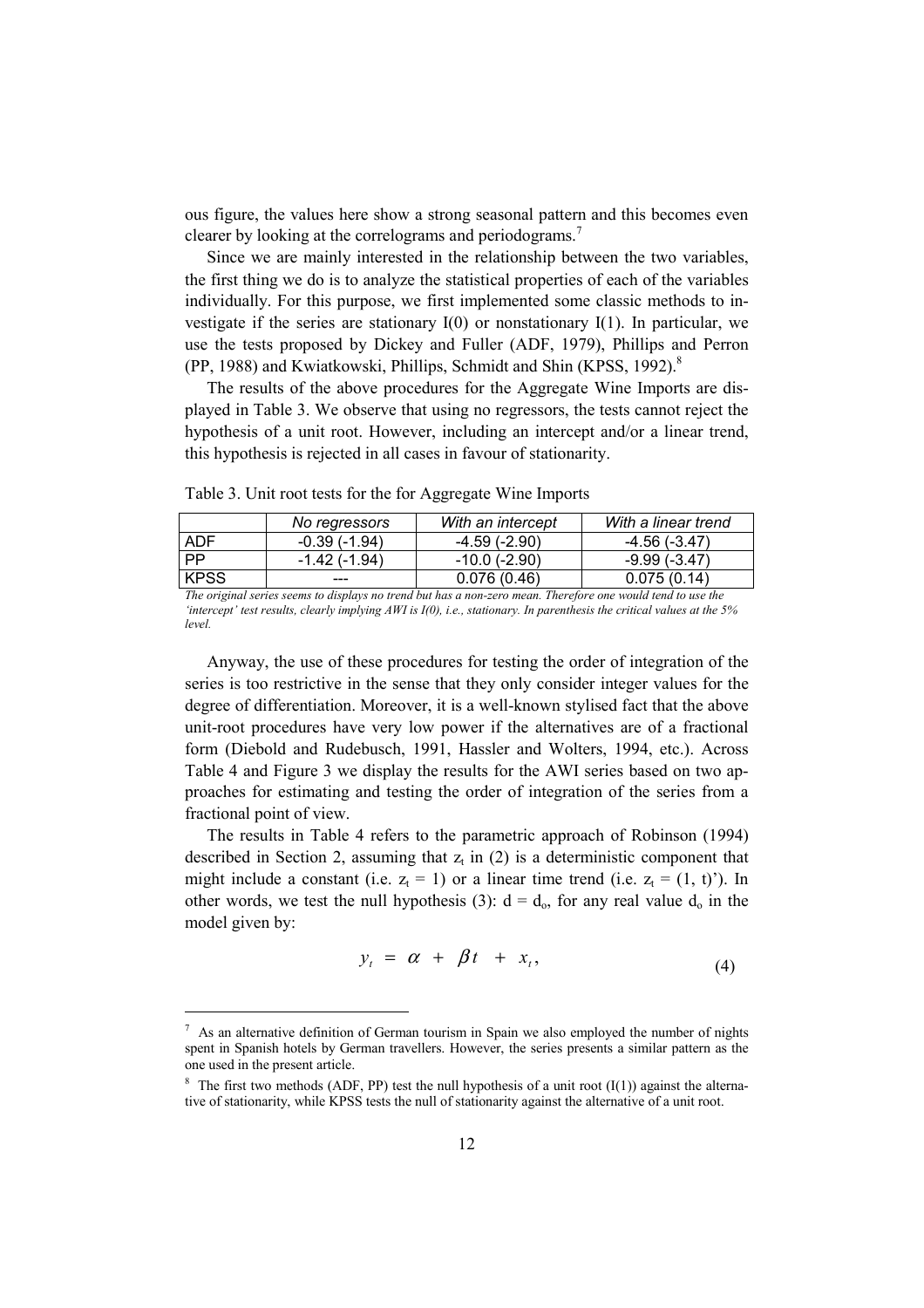$$
(1 - L)^d x_t = u_t, \t\t(5)
$$

assuming that  $u_t$  is white noise and also autocorrelated. In the latter case, we use the Bloomfield (1973) exponential spectral model. This is a non-parametric approach of modelling the I(0) disturbances, in which the spectral density function of  $u_t$  is given by:

$$
f(\lambda; \tau) = \frac{\sigma^2}{2\pi} \exp\left(2\sum_{r=1}^{p} \tau_r \cos(\lambda r)\right),
$$

where p refers to the number of parameters required to describe the short run dynamics. Like the stationary  $AR(p)$  model, the Bloomfield (1973) model has exponentially decaying autocorrelations and thus, we can use a model like this for  $u_t$  in (5). Moreover, this model accommodates very well to the functional form of the test statistic  $\hat{r}$ , and we can replace  $\hat{A}$  in Appendix A by the population quantity:

$$
\sum_{l=p+1}^{\infty} l^{-2} = \frac{\pi^2}{6} - \sum_{l=1}^{p} l^{-2},
$$

which indeed is constant with respect to the  $\tau_r$  (unlike the AR case).

Table 4 displays the 95% confidence intervals of those values of  $d_0$  where  $H_0$ (3) cannot be rejected for the three cases of no regressors (in the undifferenced regression (4)), an intercept, and an intercept and a linear time trend. These confidence intervals were built up according to the following strategy. First, we choose a value of  $d_0$  from a grid. Then, we form the test statistic testing the null for this value. If the null is rejected at the  $5\%$  level, we discard this value of  $d_0$ . Otherwise, we keep it. An interval is then obtained after considering all the values of  $d_0$ in the grid. We also report in the tables, (in parenthesis within the brackets), the value of  $d_0$  ( $d_0^*$ ) which produces the lowest statistic in absolute value across  $d_0$ . That value should be an approximation to the maximum likelihood estimate. <sup>9</sup> We observe that the intervals include the  $I(0)$  null in all cases, the values of d ranging from  $-0.37$  (Bloomfield  $u_t$  with an intercept and/or a linear time trend) and 0.39 (Bloomfield with no regressors). Moreover, the values of d producing the lowest statistics are in all cases negative, implying thus anti-persistent behaviour.

<sup>&</sup>lt;sup>9</sup> Note that the LM procedure of Robinson (1994) is based on the Whittle function, which is an approximation to the likelihood function.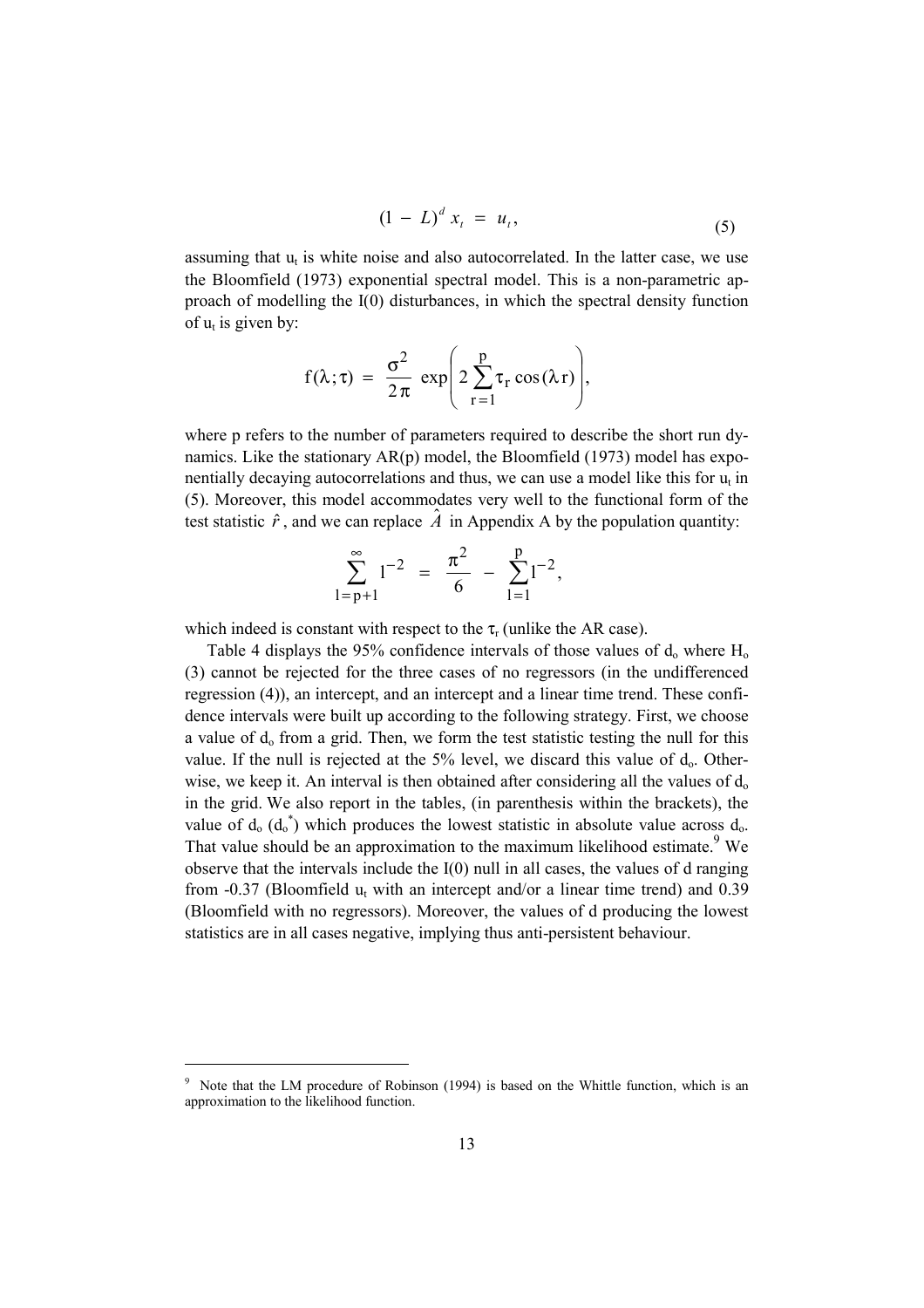Table 4. 95% confidence intervals of the non-rejection values of d for Aggregate Wine Imports.

|             | No regressors                                                                           | With an intercept                                                        | With a linear trend |
|-------------|-----------------------------------------------------------------------------------------|--------------------------------------------------------------------------|---------------------|
| White noise |                                                                                         | $[-0.15 (-0.11) 0.06]$   $[-0.26 (-0.14) 0.02]$   $[-0.34 (-0.21) 0.02]$ |                     |
|             | Bloomfield (p = 1)   [-0.16 (-0.09) 0.32]   [-0.33 (-0.08) 0.31]   [-0.35 (-0.26) 0.28] |                                                                          |                     |
|             | Bloomfield (p = 2)   [-0.17 (-0.13) 0.39]   [-0.37 (-0.18) 0.36]   [-0.37 (-0.19) 0.34] |                                                                          |                     |

*The values in parenthesis within the brackets refer to the value of d producing the lowest statistic. It is supposed to be an approximation to the MLE.* 



*The horizontal axe refers to the bandwidth parameter number, while the vertical one corresponds to the estimated values of d. The dotted line refers to the 95% confidence interval for the I(0) hypothesis.* 

Figure 3. Estimates of d based on Gaussian semiparametric estimate for AWI.

As an alternative approach to estimate d, we also use a semiparametric method proposed by Robinson (1995). It is semiparametric in the sense that we do not have to specify any particular model for the  $I(0)$  disturbances  $u_t$ . It is basically a local "Whittle estimate" in the frequency domain, based on a band of frequencies that degenerates to zero. The proper form of the estimate  $(\hat{d})$  is described in Appendix B. Under finiteness of the fourth moment and other mild conditions, Robinson (1995) proved that:

$$
\sqrt{m} \left( \hat{d} - d_o \right) \rightarrow_d N(0, 1/4) \quad \text{as } T \rightarrow \infty,
$$

where m is a bandwidth parameter number,  $d_0$  is the true value of d and with the only additional requirement that m  $\rightarrow \infty$  slower than T.<sup>10</sup> Robinson (1995) showed that m must be smaller than T/2 to avoid aliasing effects.

Figure 3 displays the estimates of d for values of m from 1 to T/2.11 We also include in the figure the 95%-confidence intervals corresponding to the I(0) case.

<sup>&</sup>lt;sup>10</sup> The exact requirement is that  $(1/m) + ((m^{1+2\alpha}(\log m)^2)/(T^{2\alpha})) \rightarrow 0$  as  $T \rightarrow \infty$ , where  $\alpha$  is determined by the smoothness of the spectral density of the short run component.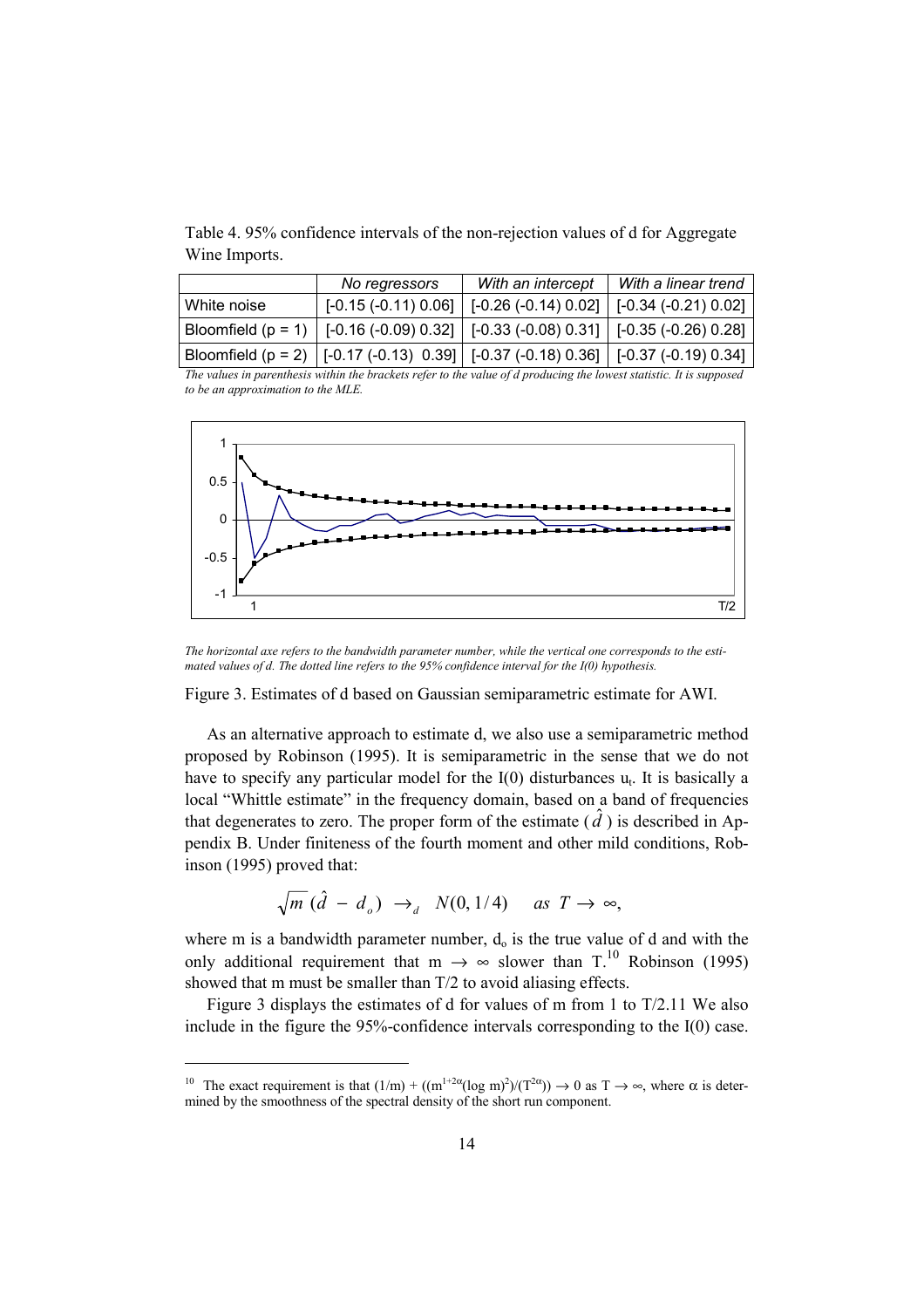It is observed that practically all values of d are within the I(0) interval, which is consistent with the results based on the parametric approach above.

As a conclusion, the results presented across Tables 3 and 4 and Figure 3 suggest that the aggregate wine imports series is stationary I(0).

Next, we concentrate on tourism, and the first thing we do is to remove the seasonal component. Here we take two approaches. First, we assume that seasonality is deterministic and use seasonal dummies to remove that component. The plots of the deseasonalised series, though not reported, showed that the series may be nonstationary. As a second approach we assume that the seasonality in tourism has a stochastic nature, and use seasonal first differences on the logged series, creating thus a new series, which is the growth monthly rate. Similarly to the previous case, nonstationarity is found in this series.<sup>12</sup>

Table 5. Unit root tests for the deseasonalised travellers (DT) series (detrended by seasonal dummies)

|           | No regressors  | With an intercept   | With a linear trend |
|-----------|----------------|---------------------|---------------------|
| ADF       | $-2.13(-1.94)$ | $-2.19(-2.90)$      | -2.38 (-3.47)       |
| <b>PP</b> | -2.68 (-1.94)  | $-2.65$ ( $-2.90$ ) | -2.59 (-3.47)       |
| l KPSS    | ---            | 0.98(0.46)          | 0.44(0.146)         |

In this series there does not seem to be a trend but the series fluctuates around zero. One would therefore tend to accept the 'no regressors' test results, implying the series is I(1), i.e., non-stationary. In parenthesis the critical values at the 5% level.

Table 6. 95% confidence intervals of the non-rejection values of d for the DT series

|                      | No regressors      | With an intercept  | With a linear trend |
|----------------------|--------------------|--------------------|---------------------|
| White noise          | [0.62 (0.75) 0.95] | [0.62 (0.73) 0.89] | [0.65(0.74) 0.89]   |
| Bloomfield $(p = 1)$ | [0.40(0.59)0.91]   | [0.45(0.76) 1.02]  | [0.61 (0.80) 1.03]  |
| Bloomfield $(p = 2)$ | [0.30(0.61) 1.14]  | [0.32(0.98) 1.31]  | [0.58(0.99) 1.39]   |

*The values in parenthesis within the brackets refers to the value of d producing the lowest statistic. It is supposed to be an approximation to the MLE.* 

<sup>&</sup>lt;sup>11</sup> Some attempts to calculate the optimal bandwidth numbers have been examined in Delgado and Robinson (1996) and Robinson and Henry (1996). However, in the case of the Whittle estimator, the use of optimal values has not yet been theoretically justified. Other authors, such as Lobato and Savin (1998) use an interval of values for m but we have preferred to report the results for the whole range of values of m.

 $12$  For the two series the periodograms present peaks at the zero frequency, while the periodograms of the first differences have positive and finite values at such a frequency. Therefore, the two series seem to be  $I(1)$ .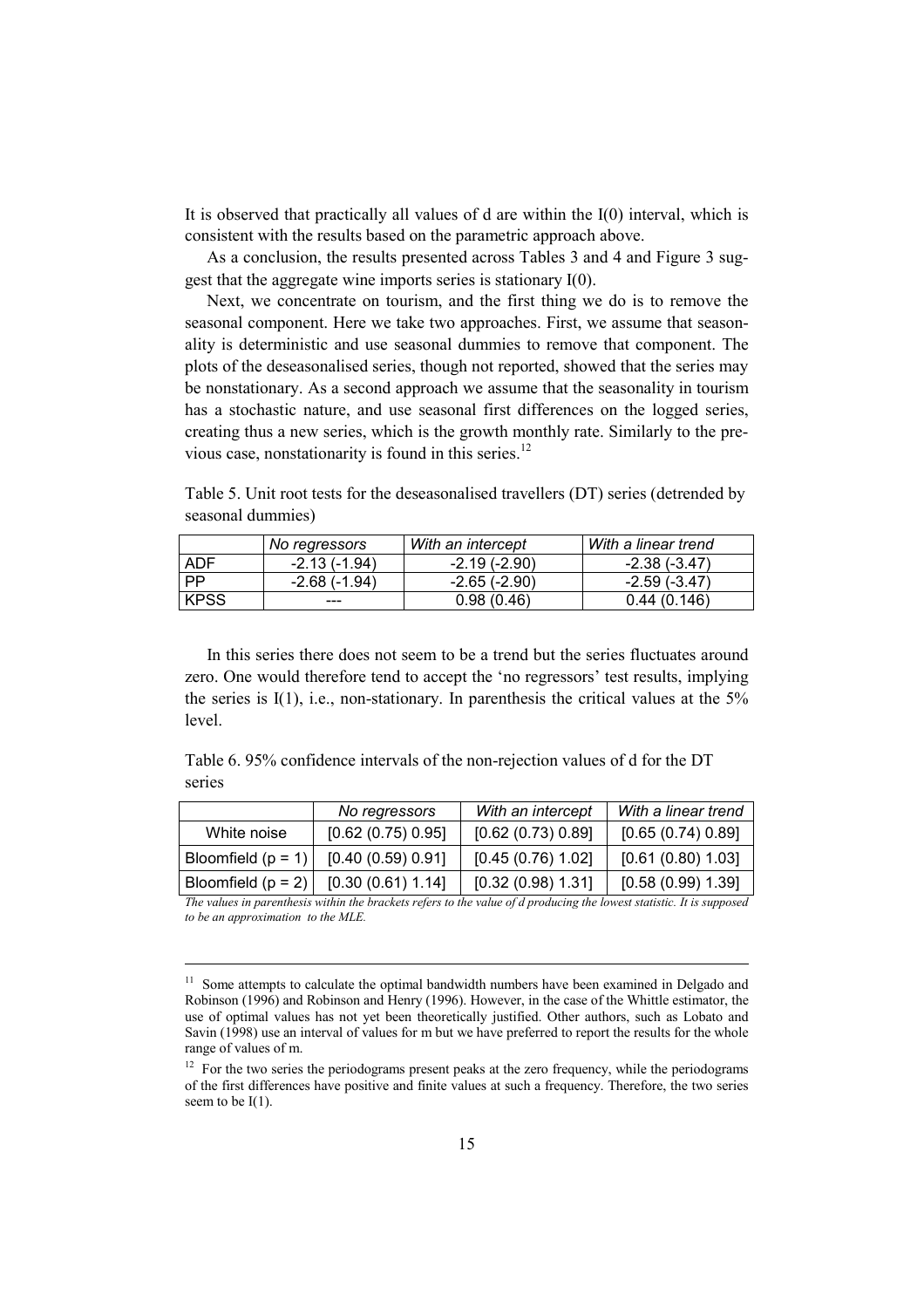

*The horizontal axe refers to the bandwidth parameter number, while the vertical one corresponds to the estimated values of d. The dotted line refers to the 95% confidence interval for the I(1) hypothesis.* 

|  |  | Figure 4. Estimates of d based on Gaussian semiparametric estimate for DT series |  |  |
|--|--|----------------------------------------------------------------------------------|--|--|
|  |  |                                                                                  |  |  |

|             | No regressors  | With an intercept | With a linear trend |
|-------------|----------------|-------------------|---------------------|
| <b>ADF</b>  | $-2.50(-1.94)$ | -2.43 (-2.90)     | -1.64 (-3.47)       |
| l PP        | -3.02 (-1.94)  | -2.91 (-2.90)     | -2.44 (-3.47)       |
| <b>KPSS</b> |                | 0.99(0.46)        | 0.23(0.146)         |

*In this series there is no tend but the series fluctuates around zero. Therefore, on would use the 'no regressors' test results, implying clearly the series is I(1), i.e. non-stationary. In parenthesis the critical values at the 5% level.* 

|             | No regressors                                                                     |                                                | With an intercept   With a linear trend                                           |  |  |
|-------------|-----------------------------------------------------------------------------------|------------------------------------------------|-----------------------------------------------------------------------------------|--|--|
| White noise | [0.62 (0.73) 0.90]                                                                | $\vert$ [0.56 (0.79) 1.11]   [0.51 (0.77) 1.19 |                                                                                   |  |  |
|             | Bloomfield (p = 1)   [0.56 (0.66) 0.80]   [0.57 (0.83) 1.11]   [0.52 (1.06) 1.39] |                                                |                                                                                   |  |  |
|             |                                                                                   |                                                | Bloomfield (p = 2)   [0.60 (0.69) 0.82]   [0.66 (0.87) 1.10]   [0.63 (1.07) 1.41] |  |  |

*The values in parenthesis within the brackets refers to the value of d producing the lowest statistic. It is supposed to be an approximation to the MLE.*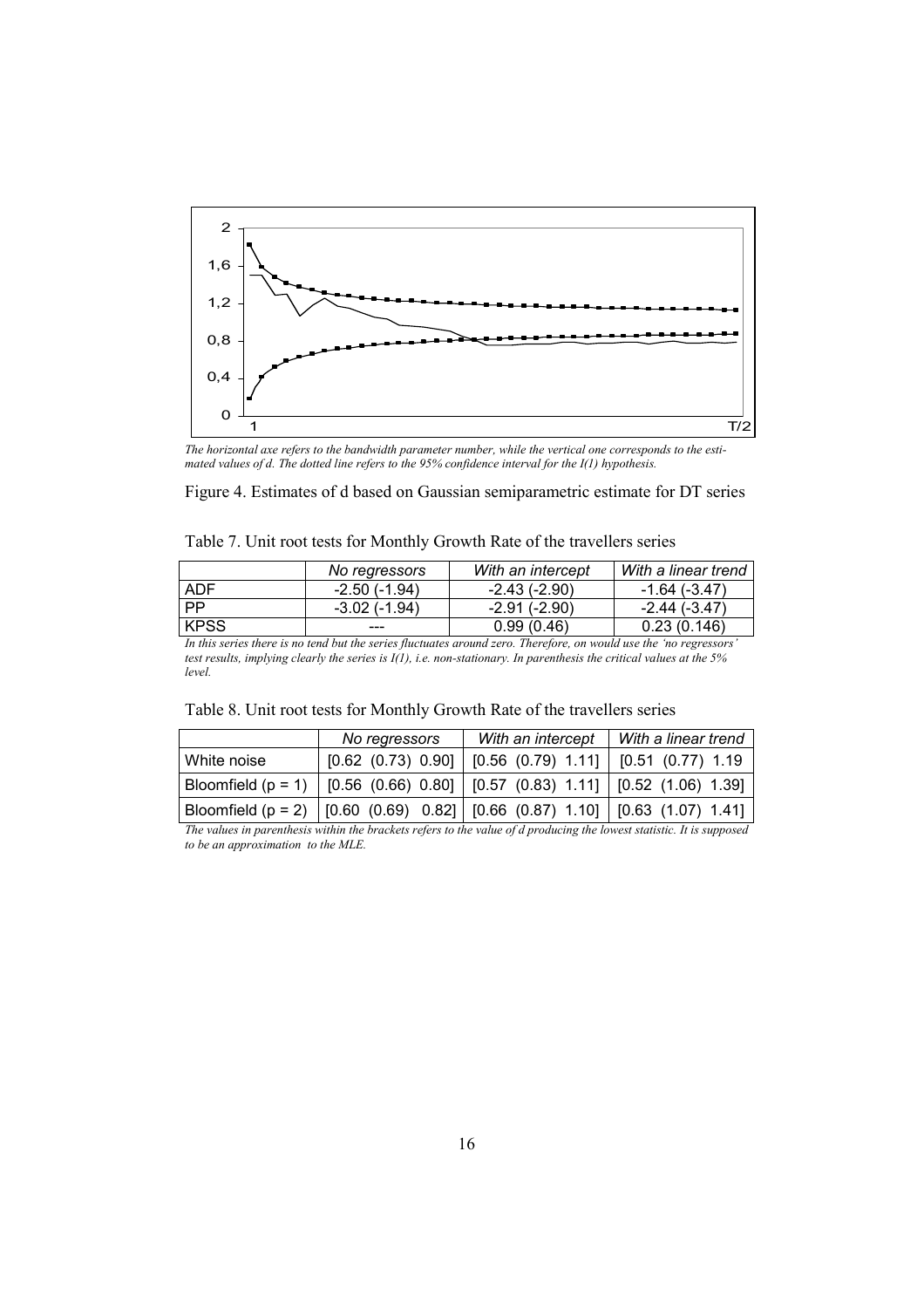

*The horizontal axe refers to the bandwidth parameter number, while the vertical one corresponds to the estimated values of d. The dotted line refers to the 95% confidence interval for the I(1) hypothesis.* 

#### Figure 5. Estimates of d for the Monthly Growth Rate of travellers series

Across Tables 5 – 8 and Figures 4 and 5 we display the same type of analysis as the one performed before for the wine import series. The results are very similar in both series: using classic methods (Tables 5 and 7) evidence of a unit root is found in all cases when using the test statistic with most realistic assumptions. Using the fractional framework, the unit root is almost never rejected though fractional orders of integration, with values of d slightly below 1 are also plausible in most of the cases.

To conclude, we can summarize the results presented across this section by saying that the aggregate wine imports seem to be stationary I(0), while tourism, once the seasonal component has been removed, is nonstationary I(1).

#### **4 An empirical application based on a long memory regression model**

Denoting Aggregate Wine Imports by AWIt and Deseasonalised Tourism as DTt, we employ through the model given by  $(1)$  and  $(2)$ , testing Ho  $(3)$  for given values do = 0, 0.01, ..., 2, assuming that ut is white noise and Bloomfield (with  $p =$  $1$ .<sup>13</sup> However, in order to examine the dynamic structure underlying the two series, we use as a regressor lagged values of the tourism series.<sup>14</sup> In other words, we test the null model,

$$
AWI_t = \alpha + \beta DT_{t-k} + x_t, \qquad (6)
$$

<sup>&</sup>lt;sup>13</sup> Other values of p were also employed and the results were very similar to those reported in the paper with  $p = 1$ .

<sup>&</sup>lt;sup>14</sup> We conducted some tests for exogeneity of tourism in the wine imports equation. To establish evidence for non-causality, an unrestricted VAR was used. Weak exogeneity appeared to be satisfied in the dynamic equation because when entering the current value of DT in the equation it proved to be insignificantly different from zero. This finding supports the view that DT is weakly exogenous for the model.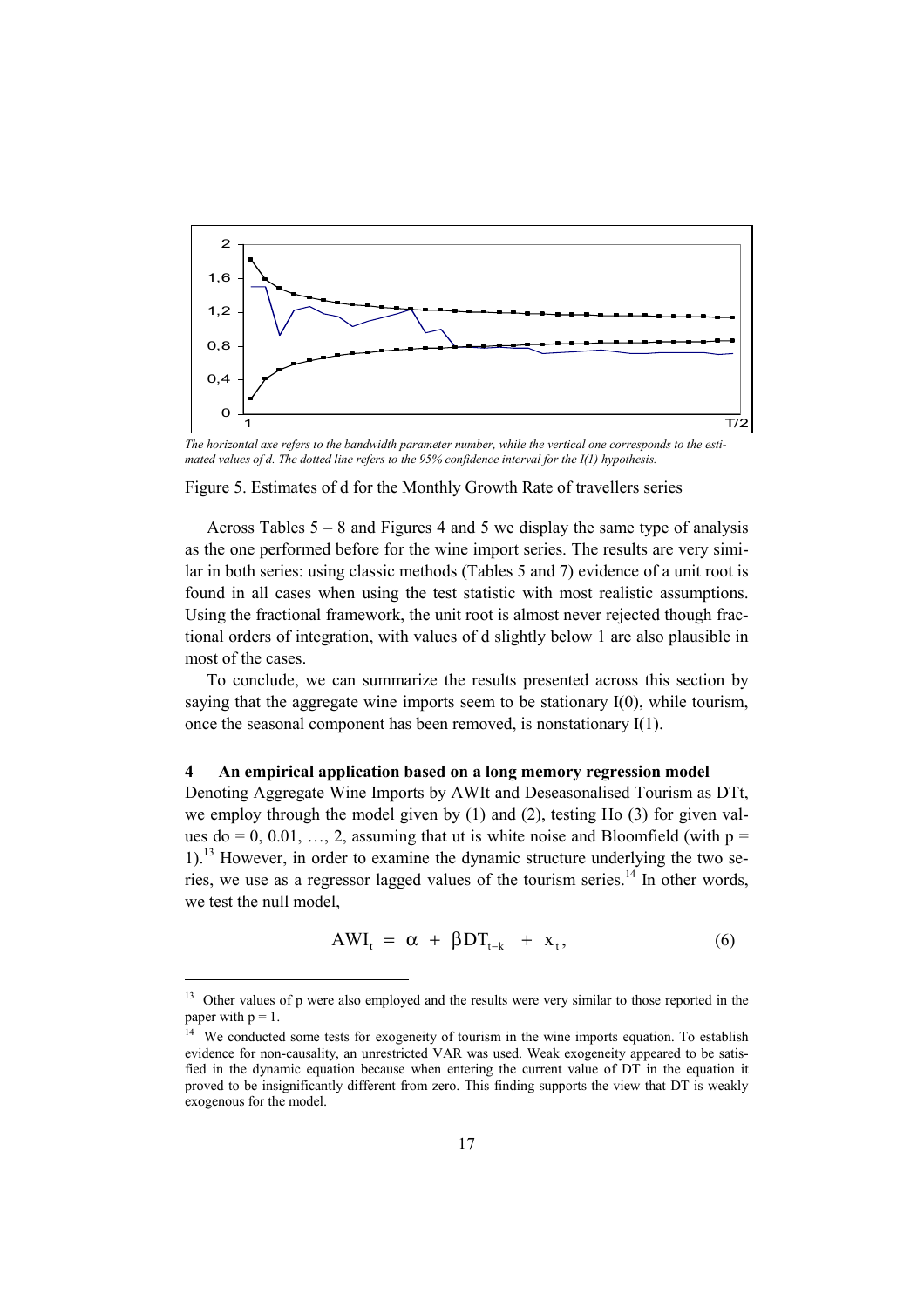$$
(1 - L)^{d_0} x_t = u_t, \t\t(7)
$$

with k in  $(6)$  equal to 1, 2, ..., and 12. As an alternative approach, we could have employed a dynamic lag-structure for DT in (6) in line with the literature on dynamic regressions in standard models. However, that approach would impose the same degree of integration across the lags, while here we permit different values of d for each lag. First, we employ the deseasonalised tourism series based on the seasonal dummies. Table 9 reports the results for the case of white noise disturbances, while Table 10 refers to the Bloomfield model. In both cases, we report, for each k, the estimates for the coefficients (and their corresponding t-ratios), the value of  $d_0$  producing the lowest statistic, its confidence interval (at the 95% level) and the value of the test statistic.

Starting with the case of white noise  $u_t$ , (Table 9), we see that  $\beta$  appears significant for  $k = 1, 2, 3$  and 4, implying that tourism has an effect on wine imports that lasts at least the following four months. We also see that the interval of nonrejection values of d is relatively wide in all cases, ranging from  $-0.41$  ( $k = 8$ ) to 0.05 ( $k = 6$ ). The case of  $d = 0$  is included in all intervals but lowest statistics are obtained for negative d. Note that the estimates of  $\alpha$  and  $\beta$  are based on the value of d producing the lowest statistic, which seems to be more appropriate from a statistical viewpoint. Imposing a weak dependence structure on the disturbances throughout the model of Bloomfield (1973), Table 10, the intervals are now wider, the values of d with the lowest statistics being still negative, and the slope coefficient is now significant for the first seven periods, implying a longer dynamic effect of tourism than in the previous case.

Tables 11 and 12 are similar to Tables 9 and 10 but using the monthly growth rates as the deseasonalised series. If  $u_t$  is white noise, only the first two lags appear statistically significant, however, using the model of Bloomfield (1973), the significant coefficients reach the lag 9.

We can therefore conclude this section by saying that there is some kind of dynamic behaviour in the effect that German tourism has on German imports of Spanish wines. This significant effect lasts less than a year though varies substantially depending on the model considered and the type of series used for measuring tourism.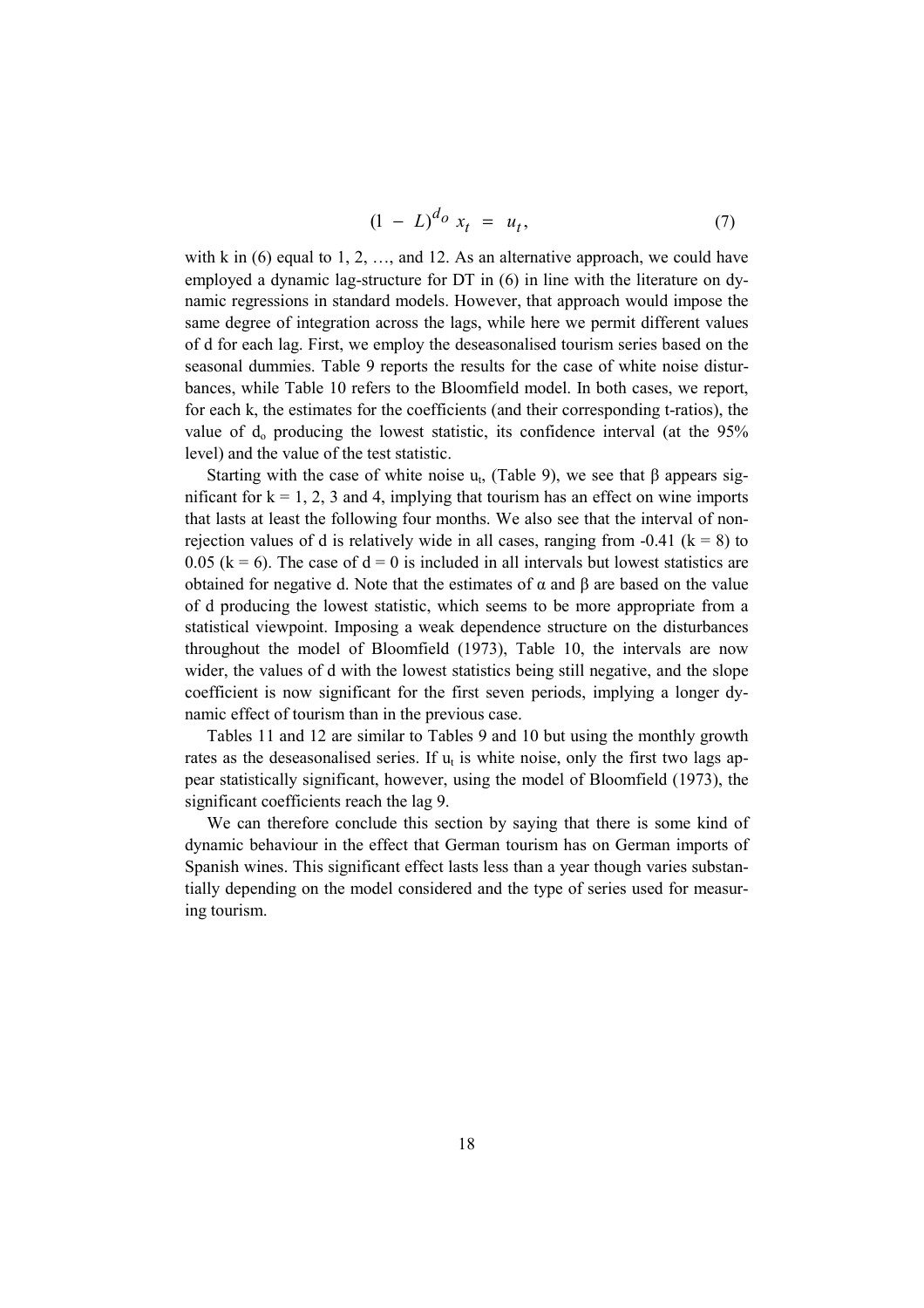|                | $AWI_t = \alpha + \beta DT_{t-k} + x_t; \quad (1-L)^d x_t = u_t$ |                  |                              |         |           |  |  |  |
|----------------|------------------------------------------------------------------|------------------|------------------------------|---------|-----------|--|--|--|
|                | With white noise disturbances (in parenthesis t-ratios)          |                  |                              |         |           |  |  |  |
| k              | Alpha                                                            | <b>Beta</b>      | d-95% confidence<br>interval | d       | Stat.     |  |  |  |
| 1              | 16.738 (1152.21)                                                 | 0.507(2.951)     | I-0.37<br>0.011              | $-0.22$ | $-0.0245$ |  |  |  |
| $\overline{2}$ | 16.751 (1126.75)                                                 | 0.467(2.713)     | I-0.39<br>0.031              | $-0.22$ | 0.0445    |  |  |  |
| 3              | 16.751 (1056.77)                                                 | 0.358(1.996)     | $-0.39$<br>0.041             | $-0.21$ | $-0.0445$ |  |  |  |
| $\overline{4}$ | 16.733 (1003.17)                                                 | 0.352(1.911)     | $-0.37$<br>0.041             | $-0.20$ | 0.0505    |  |  |  |
| 5              | 16.736 (992.33)                                                  | 0.293(1.592)     | I-0.39<br>0.041              | $-0.20$ | $-0.035$  |  |  |  |
| 6              | 16.755 (971.13)                                                  | 0.268(1.440)     | $-0.36$<br>0.051             | $-0.20$ | 0.0255    |  |  |  |
| $\overline{7}$ | 16.761 (910.11)                                                  | 0.217(1.147)     | $-0.36$<br>0.041             | $-0.19$ | 0.0053    |  |  |  |
| 8              | 16.770 (1190.02)                                                 | 0.059(0.345)     | I-0.41<br>0.041              | $-0.25$ | $-0.0157$ |  |  |  |
| 9              | 16.781 (1178.78)                                                 | $-0.112(-0.035)$ | I-0.38<br>$-0.031$           | $-0.24$ | $-0.0065$ |  |  |  |
| 10             | 16.779 (1198.88)                                                 | $-0.070(-0.445)$ | I-0.40<br>$-0.031$           | $-0.23$ | $-0.0367$ |  |  |  |
| 11             | 16.784 (1137.70)                                                 | $-0.159(-0.963)$ | $-0.39$<br>0.021             | $-0.24$ | 0.0243    |  |  |  |
| 12             | 16.773 (1153.71)                                                 | $-0.128(-0.798)$ | $-0.41$<br>0.011             | $-0.22$ | 0.0451    |  |  |  |

Table 9. Estimates of parameters in  $AWI_t$  and  $TRAV_{t-k}$  relationship, using deseasonalised data

*In bold, significant values at the 5% significance level.* 

Table 10. Estimates of parameters in  $AWI_t$  and  $TRAV_{t-k}$  relationship, using deseasonalised data

| With Bloomfield ( $p = 1$ ) disturbances (in parenthesis, t-ratios) |                  |                       |                              |         |             |  |  |  |
|---------------------------------------------------------------------|------------------|-----------------------|------------------------------|---------|-------------|--|--|--|
| k                                                                   | Alpha            | <b>Beta</b>           | d-95% confidence<br>interval | d       | <b>Stat</b> |  |  |  |
| 1                                                                   | 16.734 (2645.81) | 0.486(4.363)          | I-0.62<br>0.031              | $-0.37$ | 0.0065      |  |  |  |
| $\overline{2}$                                                      | 16.713 (3555.17) | 0.433(4.650)          | I-0.75<br>0.021              | $-0.46$ | $-0.0004$   |  |  |  |
| 3                                                                   | 16.712 (3837.67) | 0.396(4.445)          | I-0.77<br>0.02]              | $-0.44$ | 0.0566      |  |  |  |
| 4                                                                   | 16.752 (3640.92) | 0.368(4.016)          | I-0.85<br>0.011              | $-0.43$ | $-0.0987$   |  |  |  |
| 5                                                                   | 16.754 (4838.55) | 0.302(3.911)          | I-0.95<br>0.051              | $-0.41$ | $-0.0425$   |  |  |  |
| 6                                                                   | 16.753 (4411.51) | 0.260(3.219)          | I-0.97<br>0.051              | $-0.49$ | 0.0044      |  |  |  |
| $\overline{7}$                                                      | 16.754 (2930.76) | 0.219(2.136)          | I-0.94<br>0.051              | $-0.49$ | 0.0140      |  |  |  |
| 8                                                                   | 16.766 (2381.66) | 0.053(0.444)          | 0.081<br>I-0.75              | $-0.47$ | $-0.0447$   |  |  |  |
| 9                                                                   | 16.787 (2519.90) | $-0.105(-1.111)$      | I-0.70<br>0.051              | $-0.45$ | $-0.0154$   |  |  |  |
| 10                                                                  | 16.781 (2565.64) | $-0.109$ ( $-0.947$ ) | I-0.75<br>0.041              | $-0.45$ | $-0.0156$   |  |  |  |
| 11                                                                  | 16.790 (3225.34) | $-0.198(-1.150)$      | I-0.81<br>0.101              | $-0.49$ | $-0.0655$   |  |  |  |
| $12 \overline{ }$                                                   | 16.777 (3561.03) | -0.113 (-1.345)       | $-0.82$<br>0.111             | $-0.44$ | $-0.0165$   |  |  |  |

*In bold, significant values at the 5% significance level.*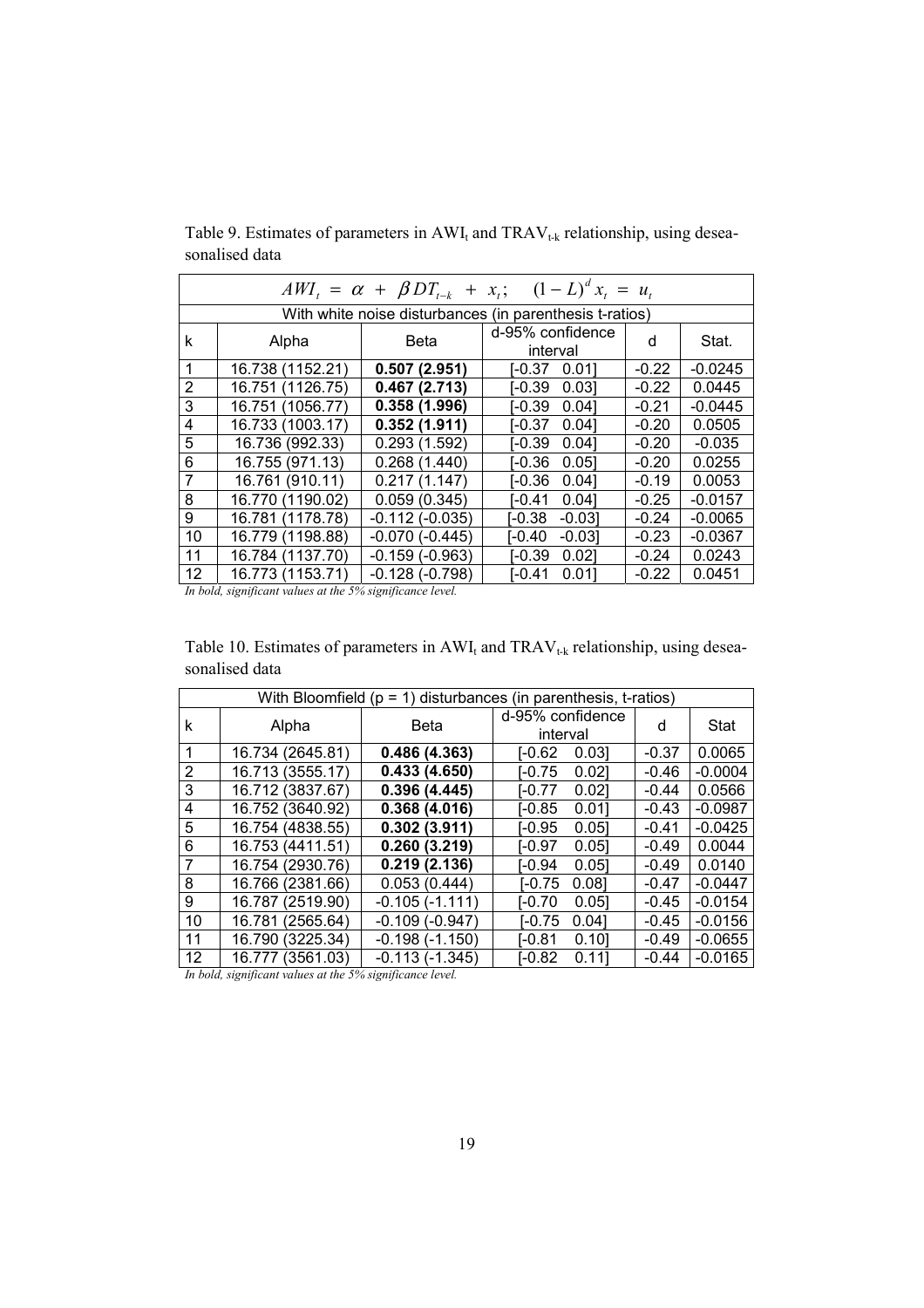| $AWI_t = \alpha + \beta DT_{t-k} + x_t; \quad (1-L)^d x_t = u_t$ |                                                                   |                  |                                                          |         |           |  |  |  |
|------------------------------------------------------------------|-------------------------------------------------------------------|------------------|----------------------------------------------------------|---------|-----------|--|--|--|
|                                                                  |                                                                   |                  | With white noise disturbances (in parenthesis, t-ratios) |         |           |  |  |  |
| k                                                                | d-95% confidence<br><b>Beta</b><br>Stat<br>Alpha<br>d<br>interval |                  |                                                          |         |           |  |  |  |
| 1                                                                | 16.771 (1227.33)                                                  | 0.234(2.031)     | I-0.45<br>0.041                                          | $-0.25$ | $-0.0242$ |  |  |  |
| $\overline{2}$                                                   | 16.769 (1150.38)                                                  | 0.223(1.838)     | I-0.44<br>0.091                                          | $-0.25$ | $-0.0354$ |  |  |  |
| 3                                                                | 16.761 (1058.18)                                                  | 0.045(0.342)     | I-0.43<br>0.121                                          | $-0.22$ | 0.0254    |  |  |  |
| 4                                                                | 16.764 (939.35)                                                   | 0.135(1.382)     | I-0.41<br>0.141                                          | $-0.17$ | $-0.0235$ |  |  |  |
| 5                                                                | 16.765 (959.99)                                                   | 0.131(1.081)     | [-0.44 0.13]                                             | $-0.19$ | $-0.0235$ |  |  |  |
| 6                                                                | 16.766 (967.77)                                                   | 0.070(0.577)     | [-0.43<br>0.121                                          | $-0.20$ | $-0.0153$ |  |  |  |
| $\overline{7}$                                                   | 16.769 (957.17)                                                   | 0.067(0.617)     | I-0.42<br>0.111                                          | $-0.19$ | 0.0611    |  |  |  |
| 8                                                                | 16.766 (904.16)                                                   | 0.059(0.863)     | I-0.42<br>0.151                                          | $-0.19$ | 0.0783    |  |  |  |
| 9                                                                | 16.769 (881.81)                                                   | 0.035(0.256)     | I-0.44<br>0.181                                          | $-0.19$ | 0.0145    |  |  |  |
| 10                                                               | 16.763 (940.87)                                                   | 0.013(0.045)     | I-0.44<br>0.151                                          | $-0.21$ | 0.0246    |  |  |  |
| 11                                                               | 16.763 (928.85)                                                   | $-0.051(-0.467)$ | I-0.45<br>0.111                                          | $-0.22$ | $-0.0265$ |  |  |  |
| $12 \overline{ }$                                                | 16.763 (878.28)                                                   | $-0.043(-0.376)$ | I-0.44<br>0.151                                          | $-0.21$ | 0.0556    |  |  |  |

Table 11. Estimates of parameters in  $AWI_t$  and  $TRAV_{t-k}$  relationship using Monthly Growth Rates

*In bold, significant values at the 5% significance level.* 

| Table 12. Estimates of parameters in $AWI_t$ and $TRAV_{t,k}$ relationship, using |  |
|-----------------------------------------------------------------------------------|--|
| Monthly Growth Rates detrended data                                               |  |

| With Bloomfield ( $p = 1$ ) disturbances (in parenthesis, t-ratios) |                     |                  |                              |         |           |  |  |  |
|---------------------------------------------------------------------|---------------------|------------------|------------------------------|---------|-----------|--|--|--|
| k                                                                   | Alpha               | <b>Beta</b>      | d-95% confidence<br>interval | d       | Stat      |  |  |  |
| 1                                                                   | 16.777<br>(6113.28) | 0.212(6.134)     | l-1.33<br>0.171              | $-0.53$ | 0.0129    |  |  |  |
| $\overline{2}$                                                      | 16.780 (8934.05)    | 0.255(11.041)    | 0.281<br><b>I-1.31</b>       | $-0.55$ | $-0.0545$ |  |  |  |
| 3                                                                   | 16.766 (8500.14)    | 0.055(2.400)     | 0.221<br>[-1.46              | $-0.53$ | $-0.0365$ |  |  |  |
| 4                                                                   | 16.773 (10816.4)    | 0.106(6.152)     | 0.151<br>I-1.47              | $-0.58$ | $-0.0654$ |  |  |  |
| 5                                                                   | 16.773 (11433.3)    | 0.077(4.688)     | 0.171<br>[-1.66              | $-0.56$ | 0.0655    |  |  |  |
| 6                                                                   | 16.772 (11261.3)    | 0.073(4.344)     | 0.211<br>I-1.62              | $-0.67$ | $-0.0276$ |  |  |  |
| $\overline{7}$                                                      | 16.770 (9670.66)    | 0.057(3.151)     | 0.211<br>[-1.62              | $-0.66$ | 0.0065    |  |  |  |
| 8                                                                   | 16.773 (10341.6)    | 0.087(5.137)     | I-1.55<br>0.241              | $-0.66$ | 0.0067    |  |  |  |
| 9                                                                   | 16.771 (14991.8)    | 0.090(8.744)     | 0.23<br>[-1.64               | $-0.71$ | $-0.0869$ |  |  |  |
| 10                                                                  | 16.773 (10229.8)    | 0.021(1.911)     | 0.241<br>I-1.63              | $-0.69$ | $-0.0317$ |  |  |  |
| 11                                                                  | 16.771 (12723.2)    | $-0.021(-1.156)$ | I-1.71<br>0.191              | $-0.67$ | 0.0055    |  |  |  |
| 12                                                                  | 16.765 (12960.2)    | 0.005(1.056)     | I-1.72<br>0.151              | $-0.63$ | 0.0156    |  |  |  |

*In bold, significant values at the 5% significance level.*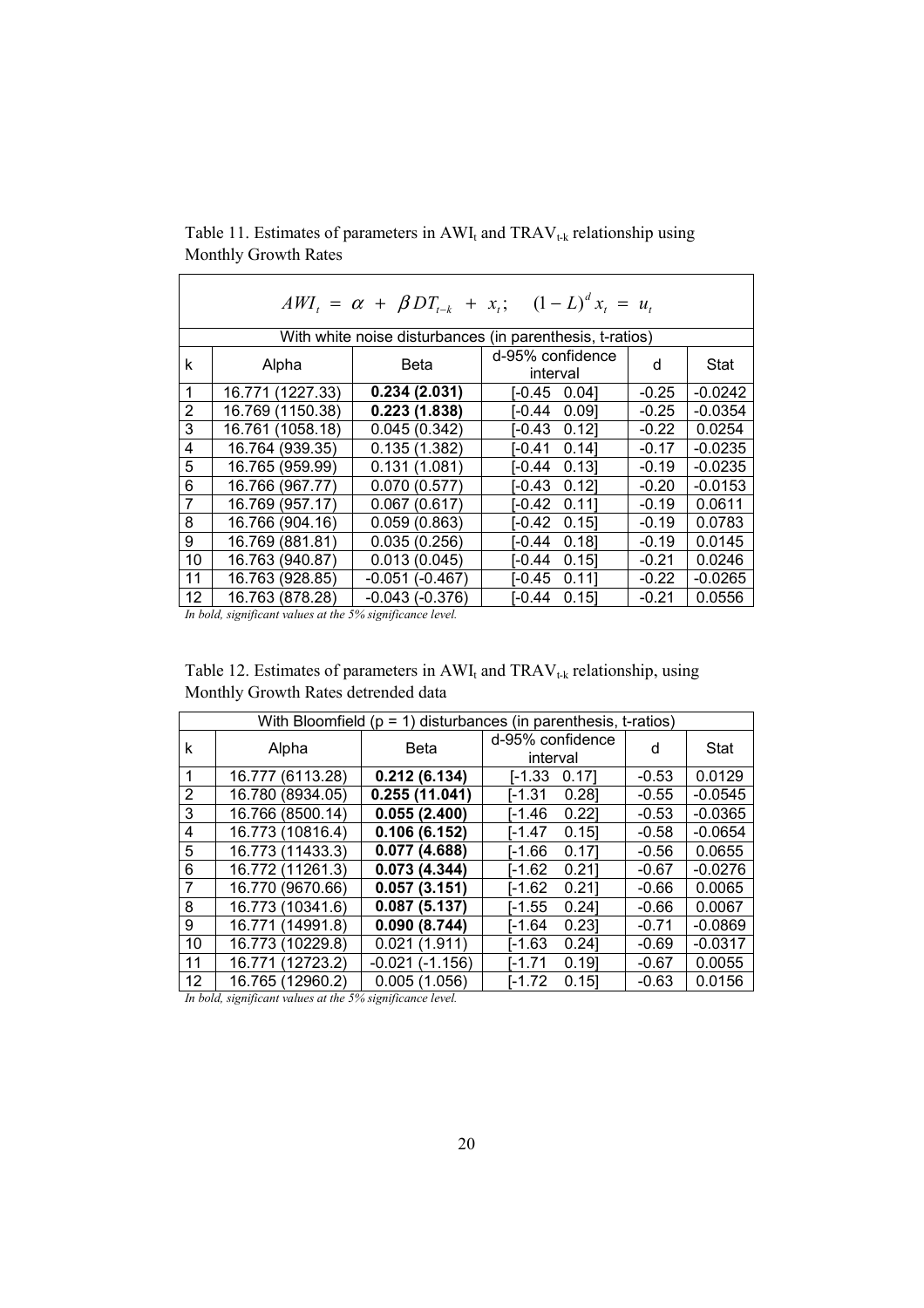#### **5 Disaggregation by products**

In this section we examine separately the different wine products and perform the same type of analysis as the one employed in Section 4. That is, we consider the same model as in (6) and (7), using specific types of wine rather than the aggregate flow.

Table 13. Slope coefficients in the regression using the DT (dummy variables) series and white noise  $u_t$ .

| k  | A        | В        | C        | D     | E.    | F        | G     | н        |
|----|----------|----------|----------|-------|-------|----------|-------|----------|
|    | 0.275    | -1.682   | $-1.264$ | 1.497 | 0.001 | $-0.327$ | 1.432 | $-0.354$ |
| 2  | 0.307    | $-0.821$ | $-0.835$ | 1.458 | 0.204 | 0.100    | 1.174 | $-0.736$ |
| 3  | 0.287    | $-0.403$ | $-0.311$ | 1.229 | 0.529 | $-0.404$ | 1.279 | $-1.049$ |
| 4  | 0.519    | $-0.887$ | $-1.048$ | 1.073 | 0.651 | $-1.050$ | 0.861 | $-1.520$ |
| 5  | 0.608    | $-0.022$ | 0.024    | 1.000 | 1.226 | $-0.548$ | 1.567 | $-1.101$ |
| 6  | 0.612    | 0.087    | $-0.694$ | 1.101 | 1.614 | $-0.900$ | 1.227 | $-1.120$ |
| 7  | 0.617    | 1.234    | $-1.059$ | 1.248 | 1.521 | $-0.829$ | 1.532 | $-1.445$ |
| 8  | 0.279    | $-0.673$ | $-0.525$ | 0.895 | 1.249 | $-0.560$ | 1.332 | $-0.900$ |
| 9  | 0.019    | $-1.980$ | $-0.897$ | 0.612 | 1.447 | $-1.074$ | 1.100 | $-0.864$ |
| 10 | 0.098    | $-1.560$ | $-0.336$ | 0.799 | 1.483 | $-1.335$ | 1.008 | $-0.875$ |
| 11 | $-0.045$ | 0.293    | $-1.177$ | 1.257 | 2.177 | $-1.198$ | 1.256 | $-0.399$ |
| 12 | 0.149    | 0.890    | $-0.782$ | 0.482 | 2.287 | $-1.206$ | 1.437 | $-0.273$ |

*A: Sparkling wine; B: White from Penedes; C: White from Rioja; D: Wines from Navarra; E: Wines from Penedús: F: Wines from Rioja; G:Wines from Valdepeñas; H: Sherry. In bold, significant coefficients at the 5% significance level.* 

Table 14. Slope coefficients in the regression using the DT (dummy variables) series and Bloomfield ( $p = 1$ )  $u_t$ .

| k  | A        | B        | C        | D     | E        | F        | G     | н        |
|----|----------|----------|----------|-------|----------|----------|-------|----------|
| 1  | 0.274    | $-1.697$ | $-1.112$ | 1.674 | $-0.291$ | $-0.033$ | 1.226 | $-0.135$ |
| 2  | 0.304    | $-1.583$ | $-0.379$ | 1.552 | 0.018    | 0.867    | 0.894 | $-0.701$ |
| 3  | 0.308    | $-1.574$ | 1.111    | 1.429 | 0.387    | $-0.008$ | 1.250 | $-1.015$ |
| 4  | 0.518    | $-1.470$ | $-1.221$ | 1.361 | 0.368    | $-1.074$ | 0.602 | $-1.522$ |
| 5  | 0.604    | $-1.225$ | 1.953    | 1.028 | 1.157    | 0.344    | 1.534 | $-1.062$ |
| 6  | 0.612    | $-1.188$ | $-0.403$ | 1.144 | 1.605    | $-0.739$ | 1.119 | $-1.103$ |
| 7  | 0.615    | $-1.073$ | $-1.212$ | 1.310 | 1.537    | $-0.480$ | 1.539 | $-1.474$ |
| 8  | 0.279    | $-1.326$ | 0.284    | 0.924 | 1.455    | 0.622    | 1.265 | $-0.905$ |
| 9  | 0.039    | $-1.398$ | $-0.876$ | 0.544 | 1.873    | $-0.547$ | 1.034 | $-0.869$ |
| 10 | 0.121    | $-1.194$ | 0.690    | 0.805 | 2.012    | 1.206    | 0.947 | $-0.885$ |
| 11 | $-0.011$ | $-0.803$ | $-1.485$ | 1.263 | 2.309    | $-1.547$ | 1.275 | $-0.404$ |
| 12 | 0.196    | $-0.622$ | $-0.698$ | 0.468 | 2.353    | $-1.437$ | 1.464 | $-0.310$ |

*A: Sparkling wine; B: White from Penedes; C: White from Rioja; D: Wines from Navarra; E: Wines from Penedús: F: Wines from Rioja; G:Wines from Valdepeñas; H: Sherry. In bold, significant coefficients at the 5% significance level.* 

In Tables 13 and 14 we use the  $DT_t$  series (with seasonal dummies), for the two cases of white noise (in Table 13) and Bloomfield disturbances (in Table 14).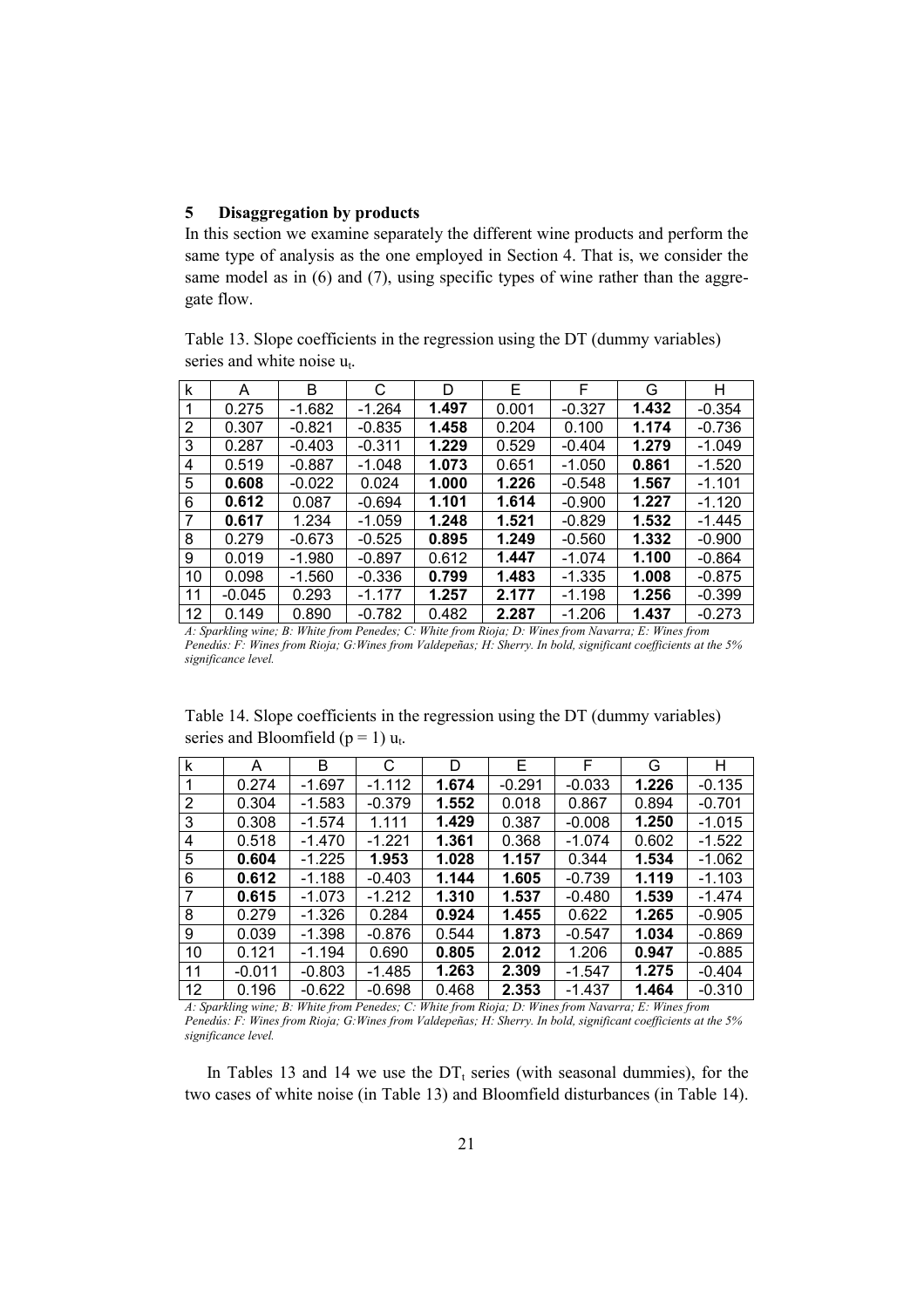We observe that the results are very similar in both cases, implying that the short run dependence (i.e., the type of modelling approach) is not very important when describing the behaviour of these two series. In general, we observe that only for two wine types (reds from Navarra and those from Valdepeñas) the coefficients are significant across the whole period of analysis.<sup>15</sup> For sparkling wine and reds from Penedús, the significant coefficients start five periods after, and the effect of tourism lasts three periods for the former and 8 months for the latter wine type. Very similar results were obtained when using the monthly growth rate of tourism as a regressor.

#### **6 Conclusions**

l

In this paper we have examined the relationship between German imports of Spanish wines and German tourism to Spain. For this purpose, we first analysed each of the series separately, and it was found that wine imports was I(0) stationary, while tourism (once the seasonal component was removed) was nonstationary I(1). Due to the different orders of integration observed in the two series, we examine the relationship between the two variables by means of a long memory regression model, using tourism retarded k periods  $(k = 1, ..., 12)$  as a weakly exogenous variable.

|                                                                                  | Product                 |                         |                                    |                                    |                                         |  |  |  |
|----------------------------------------------------------------------------------|-------------------------|-------------------------|------------------------------------|------------------------------------|-----------------------------------------|--|--|--|
|                                                                                  | Aggregate<br>wine (AWI) | Sparkling<br>wine $(A)$ | Red wine<br>from<br>Navarra<br>(D) | Red wine<br>from<br>Penedús<br>(E) | Red wine<br>from Val-<br>depeñas<br>(G) |  |  |  |
| Average sum of<br>effects (euro per<br>one percent<br>increase of tour-<br>ists) | 2.07                    | 1.83                    | 12.02                              | 13.65                              | 13.93                                   |  |  |  |
| Average lengths<br>of effect<br>(months)                                         | 5.5                     | 3                       | 10                                 | 8                                  | 11                                      |  |  |  |
| Unit value (euro<br>per litre), 2003                                             | 1.34                    | 2.72                    | 1.64                               | 3.11                               | 2.70                                    |  |  |  |

Table 15. Summary results from estimated regressions: relationship between German tourists to Spain and German imports of Spanish wine

*Unit values are calculated from Eurostat data. The 2003 unit values for the other analysed products are: white wine from Penedús (B): 2.78 euro per litre; white wine from Rioja (C): 1.89; red wine from Rioja (F): 2.31; Sherry (H): 2.32.* 

The obtained results are summarised in Table 15. The first row gives the total effect as the sum of the monthly effects in euro per one percent increase of tour-

<sup>&</sup>lt;sup>15</sup> In fact, they are significant up to lag 15 in case of the wines from Valdepeñas.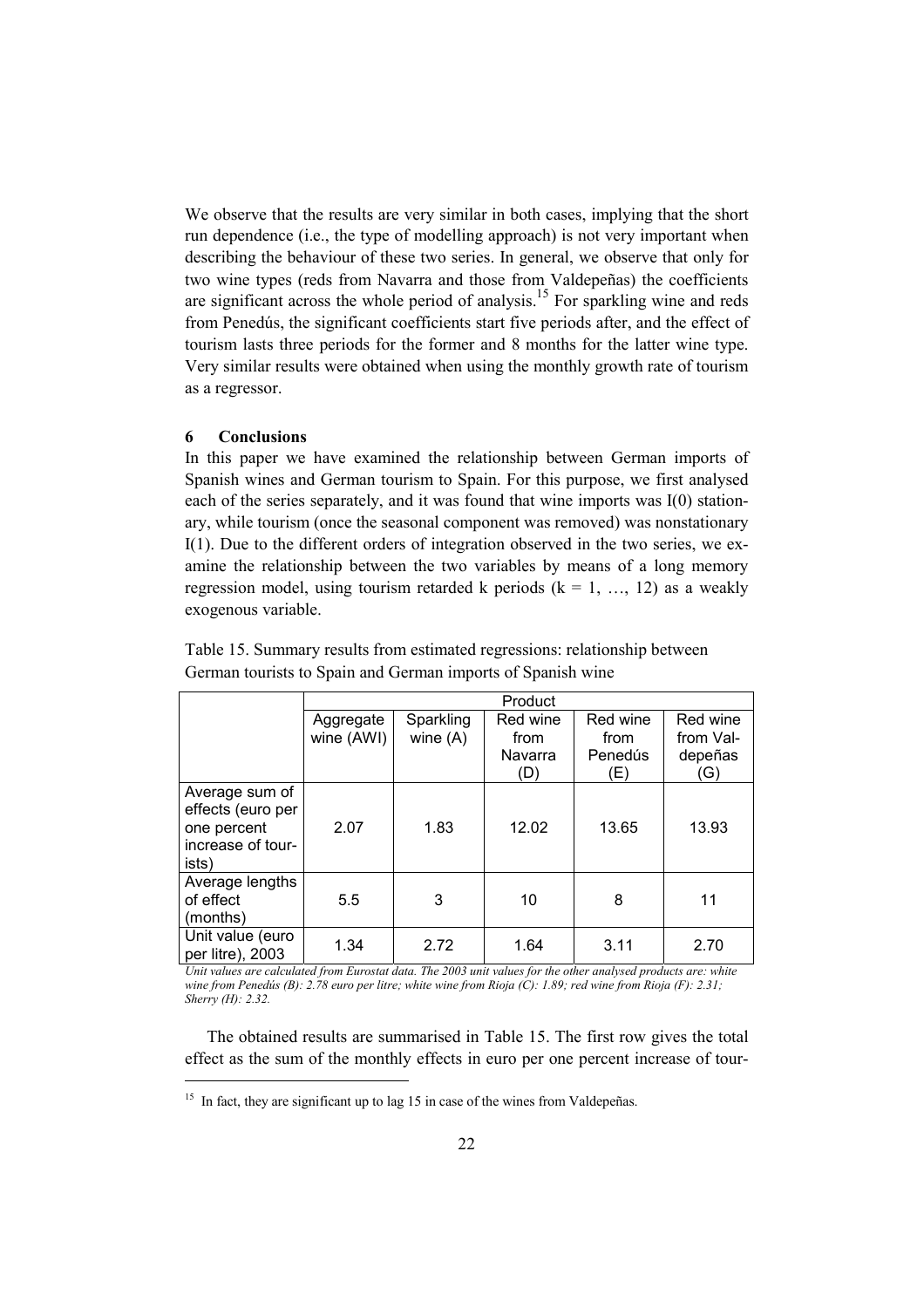ists.<sup>17</sup> On average, total monthly wine imports of Spanish wine into Germany have increased by about EUR 2 per every increase of roughly 5,000 tourists over the analysed period. For individual wine types, the impact has been mixed. While for sparkling wine the positive effect (about EUR 1.8) is lower than for the overall wine category, three wine types, all quality reds (from Navarra, Penedús and Valdepeñas), have experienced import-promoting effects of about EUR 12-14. Taken together, these three wine types accounted for about 7% of total wine imports during the analysed period.

We find that the connection between tourism and trade seems only to hold for red wines and sparkling wine but not for white wine. Moreover, there seems to be a possible connection between wine quality (as expressed by price) and the magnitude and length of the tourism effect. Table 15 lists unit values (import value/import quantity) as a proxy for import prices of the analysed wine types. The two most-expensive red wine types (Penedús and Valdepeñas) also display the strongest import-promoting effects. However, quality reds from Rioja seem to be an exception. Although the average import unit value at EUR 2.3 per litre is higher than the one for quality reds from Navarra (EUR 1.6), no significant relationship with the tourism series have been found. A possible explanation for this exception may be the fact that Rioja reds (accounting for on average 19% of imports during the period of investigation) comprise both some of the best, most expensive and internationally-appreciated Spanish quality wines and lots of lowly-priced bulk wine (mainly produced in the 'Baja' region) (Albisu, 2004). Given their long tradition, Rioja wines may thus be internationally received as the 'typical' Spanish wine, similar to Bordeaux wines in France or Chianti reds in Italy. Hence, Rioja wine exports may reflect both demand by quality-oriented international wine collectors and price-conscious mass retailers, both types of demand probably being little affected by international tourism flows.

The average lengths of the import-promoting effects is about 5.5 months for total wine imports, three months for sparkling wine and 9-10 months for the just mentioned quality reds. This result clearly shows that, at least in the analysed case, tourism has a positive impact on the travel destination economy, which lasts for many months after the tourists have already left the country.

From a methodology point of view, the approach employed in this paper solves at least partially the strong dichotomy produced by the  $I(0)/I(1)$  specifications by using fractional values for the orders of integration, and given the different stochastic nature of the two series considered here, the use of a long memory regression model where one of the variables is weakly exogenous allows us to examine the dynamic behaviour of the series in a much more flexible way. The

<sup>&</sup>lt;sup>17</sup> The numbers are the simple mean from the estimates given in Table 13 and 14. The interpretation of the estimates for the monthly growth rates series (Tables 11 and 12) are not directly comparable to the former ones, therefore they have not been included in the summary calculation of Table 15.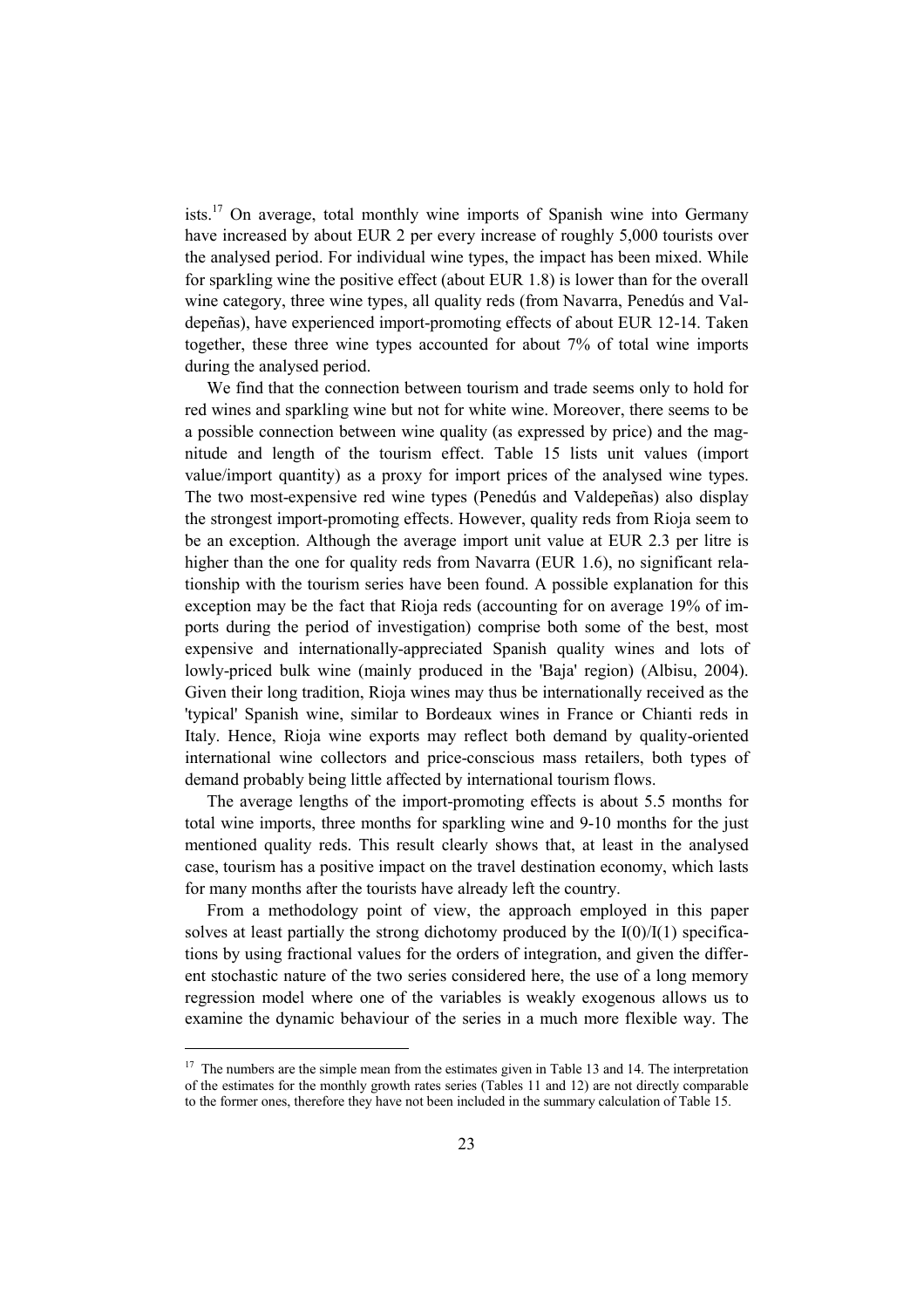frequency domain formulation of the test statistic used here seems to be very unpopular with many econometricians and, though there exist time domain versions of the tests (Robinson, 1991, Tanaka, 1999), the preference here for the frequency domain approach is motivated by the somewhat greater elegance of formulae it affords, especially when the Bloomfield model is used.

Overall, this analysis has clearly shown that the export- (and thus economy-) promoting effects of international tourism, in some cases at least, are statistically significant, positive, relatively long-lasting and considerable in magnitude. Policy makers and industry as well as tourism development officials are therefore welladvised to consider these interactions in their planning and budget allocation decisions. Apart from the identification work to be done of which manufactured goods and tourist groups display significant connections, industrial and tourism development officer should work hand-in-hand to implement effective foreign marketing programmes and strategies to optimally exploit existing tourism-trade interaction effects.

Further research should focus on the identification of those goods and tourism groups (i.e., countries) which display the strongest links. In addition, more knowledge is needed on the causes of and determinants for these relationships.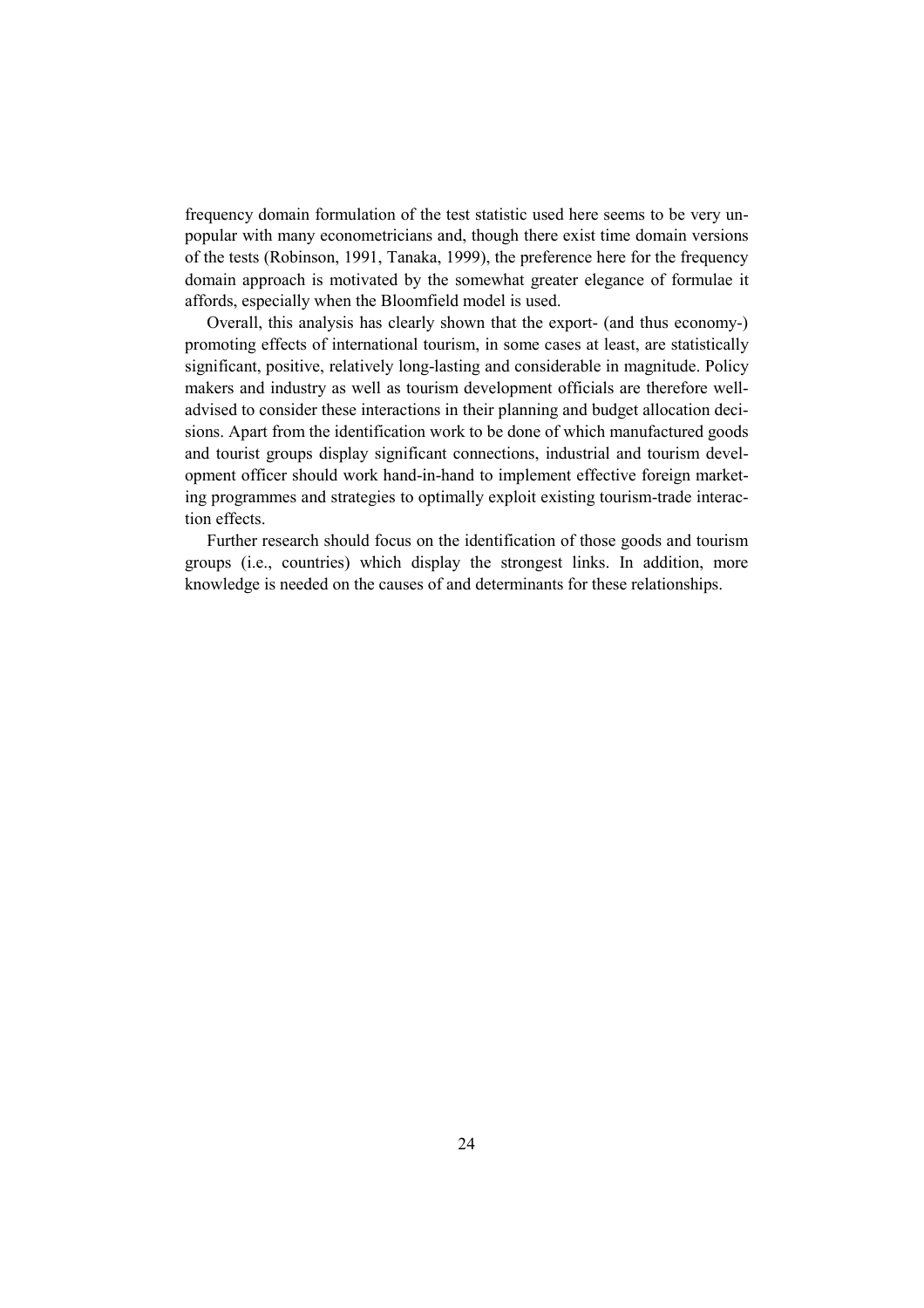## **Appendix A**

The test statistic proposed by Robinson (1994) is based on the Lagrange Multiplier (LM) principle, and is given by:

$$
\hat{r} = \frac{T^{1/2}}{\hat{\sigma}^2} \hat{A}^{-1/2} \hat{a},
$$

where T is the sample size and

$$
\hat{a} = \frac{-2\pi}{T} \sum_{j=1}^{T-1} \psi(\lambda_j) g(\lambda_j; \hat{\tau})^{-1} I(\lambda_j); \qquad \hat{\sigma}^2 = \sigma^2(\hat{\tau}) = \frac{2\pi}{T} \sum_{j=1}^{T-1} g(\lambda_j; \hat{\tau})^{-1} I(\lambda_j);
$$
  

$$
\hat{A} = \frac{2}{T} \left( \sum_{j=1}^{T-1} \psi(\lambda_j)^2 - \sum_{j=1}^{T-1} \psi(\lambda_j) \hat{\epsilon}(\lambda_j)^1 \times \left( \sum_{j=1}^{T-1} \hat{\epsilon}(\lambda_j) \hat{\epsilon}(\lambda_j)^1 \right)^{-1} \times \sum_{j=1}^{T-1} \hat{\epsilon}(\lambda_j) \psi(\lambda_j) \right)
$$
  

$$
\psi(\lambda_j) = \log \left| 2\sin \frac{\lambda_j}{2} \right|; \quad \hat{\epsilon}(\lambda_j) = \frac{\partial}{\partial \tau} \log g(\lambda_j; \hat{\tau}); \quad \lambda_j = \frac{2\pi j}{T}; \quad \hat{\tau} = \arg \min_{\tau \in T^*} \sigma^2(\tau),
$$

where  $T^*$  is a compact subset of the Rq Euclidean space. I( $\lambda$ j) is the periodogram of ut evaluated under the null, and g above is a known function coming from the spectral density of ut,  $f = (\sigma 2/2\pi)g$ .

## **Appendix B**

The estimate of Robinson (1995) is implicitly defined by:

$$
\hat{d} = \arg \min_{d} \left( \log \overline{C(d)} - 2 d \frac{1}{m} \sum_{j=1}^{m} \log \lambda_j \right),
$$
  
for  $d \in (-1/2, 1/2)$ ;  $\overline{C(d)} = \frac{1}{m} \sum_{j=1}^{m} I(\lambda_j) \lambda_j^{2d}, \lambda_j = \frac{2 \pi j}{T}, \frac{m}{T} \to 0.$ 

where m is a bandwidth parameter number. Velasco (1999a, b) has recently shown that the fractionally differencing parameter d can also be consistently semiparametrically estimated in nonstationary contexts by means of tapering. See also Phillips and Shimotsu (2004, 2005) for recent refinements of this procedure.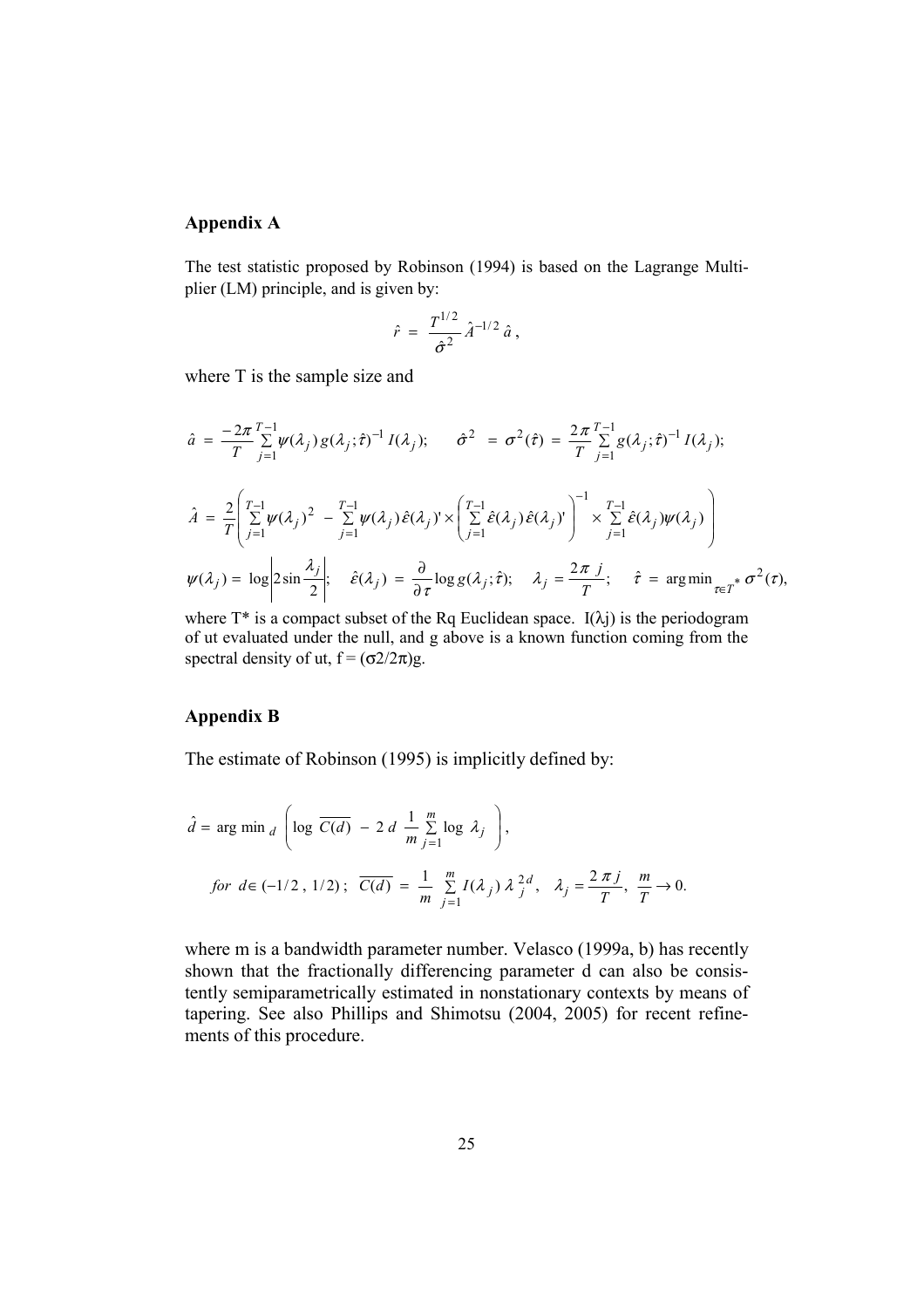#### **References**

- Albisu, L.M. (2004). Spain and Portugal. Chapter 5 in Anderson, K. (ed.): *The World's Wine Markets – Globalization at Work*. Cheltenham: Edward Elgar.
- Anderson, K. (2004). Introduction, in Anderson, K. (ed.): *The World's Wine Markets – Globalization at Work*. Cheltenham: Edward Elgar.
- Aradhyula, S. and R. Tronstad (2003). Does Tourism Promote Cross-Border Trade? *American Journal of Agricultural Economics 85(3)*, 569-579.
- Baillie, Robert T. (1996). Long memory processes and fractional integration in econometrics. *Journal of Econometrics 73*, 5-59.
- Baillie, R.T. and T. Bollerlev (1994). The long memory of the forward premium. *Journal of International Money and Finance 15*, 565-571.
- Barsky, R.B. and J.A. Miron (1989). The seasonal cycle and the business cycle. *Journal of Political Economy 97*, 503-534.
- Bloomfield, P. (1973). An exponential model in the spectrum of a scalar time series. *Biometrika 60*, 217-226.
- Braun, R.A. and C.L. Evans (1995). Seasonality and equilibrium business cycle theories. *Journal of Economic Dynamics and Control 19*, 503-531.
- Chambers, M. (1998). Long memory and aggregation in macroeconomic time series. *International Economic Review 39*, 1053-1072.
- Cioczek-George, R. and B.B. Mandelbrot (1995). A class of micropulses and antipersistent fractional Brownian motion. *Stochastic Processes and Their Applications 60*, 1-18.
- Delgado, M. and P.M. Robinson (1996). Optimal spectral bandwidth for long memory. *Statistica Seneca 6*, 97-112.
- Dickey, D.A. and W.A. Fuller (1979). Distribution of the Estimators for Autoregressive Time Series with a Unit Root. *Journal of the American Statistical Association 74*, 27-431.
- Diebold, Francis X. and A. Inoue (2001). Long memory and regime switching. *Journal of Econometrics 105*, 131-159.
- Diebold, F.X. and G.D. Rudebusch (1989). Long memory and persistence in aggregate output. *Journal of Monetary Economics 24*, 189-209.
- Diebold, F.X. and G. Rudebusch (1991). On the power of Dickey-Fuller tests against fractional alternatives. *Economic Letters 35*, 155-160.
- Easton, S.T. (1998). Is Tourism Just Another Commodity? Links between Commodity Trade and Tourism. *Journal of Economic Integration 13*, 522-543.
- Felzenstein, C., Hibbert S. and G. Vong (2004). Is the Country of Origin the Fifth Element in the Marketing Mix of Wine? A Critical Review of the Literature. *Journal of Food Products Marketing 10(4)*, 73-84.
- Fischer, C. (2004). The influence of immigration and international tourism on the demand for imported food products. *Food Economics 1(1)*, 21-33.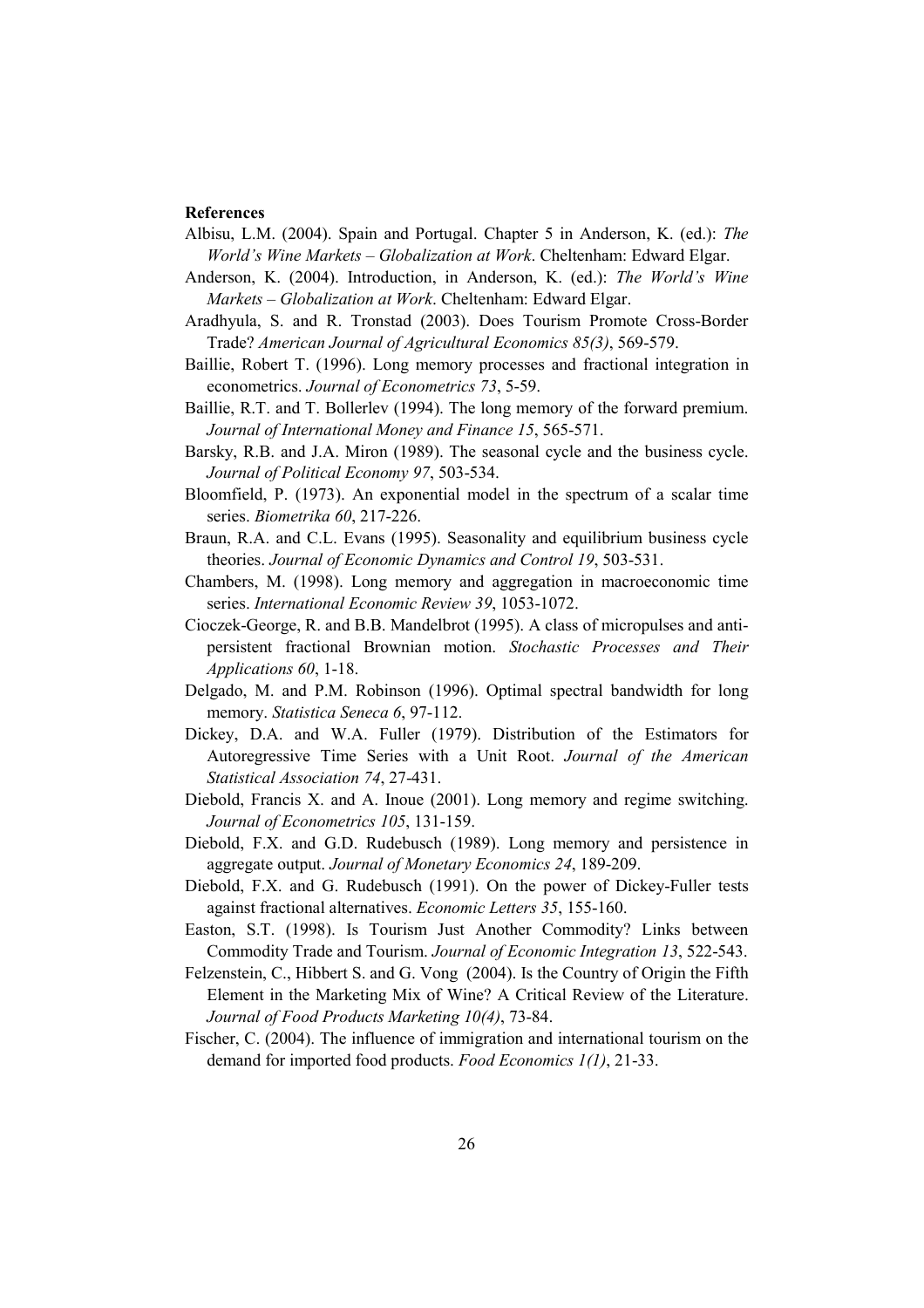- Ghysels, E. (1988), A study toward a dynamic theory of seasonality for economic time series. *Journal of the American Statistical Association 83*, 168-172.
- Gil-Alana, L.A. (2000). Mean reversion in the real exchange rates. *Economics Letters 16*, 285-288.
- Gil-Alana, L.A. and P.M. Robinson (1997). Testing of unit roots and other nonstationary hypotheses in macroeconomic time series. *Journal of Econometrics 80*, 241-268.
- Granger, C.W.J. (1980). Long memory relationships and the aggregation of dynamic models. *Journal of Econometrics 14*, 227-238.
- Granger, C.W.J. (1981). Some properties of time series data and their use in econometric model specification*. Journal of Econometrics 16*, 121-130.
- Granger, C.W.J. and R. Joyeux (1980). An introduction to long memory time series and fractionally differencing. *Journal of Time Series Analysis 1*, 15-29.
- Hassler, U. and J. Wolters (1994). On the power of unit root tests against fractional alternatives. *Economic Letters 45*, 1-5.
- Hosking, J.R.M. (1981). Fractional differencing. *Biometrika 68*, 168-176.
- Hyllerberg, S., R.F. Engle, C.W.J. Granger and B.S. Yoo (1990). Seasonal integration and cointegration. *Journal of Econometrics 44*, 215-238.
- Kulendran, N. and K. Wilson (2000). Is there a relationship between international trade and international travel? *Applied Economics 32*, 1001-1009.
- Kwiatkowski, D., P.C.B. Phillips, P. Schmidt, and Y. Shin (1992). Testing the Null Hypothesis of Stationarity Against the Alternative of a Unit Root. *Journal of Econometrics 54*, 159-178.
- Lobato, I. and N.E. Savin (1998). Real and spurious long memory properties of stock market data. *Journal of Business and Economics and Statistics 16*, 261- 283.
- Mandelbrot, B.B. (1977). *Fractals. Form, chance and dimension.* Freeman, San Francisco.
- Parke, W.R. (1999). What is fractional integration? *The Review of Economics and Statistics 81*, 632-638.
- Phillips, P.C.B. and P. Perron (1988). Testing for a unit root in a time series regression. *Biometrika 75*, 335-346.
- Phillips, P.C.B. and K. Shimotsu (2004). Local Whittle estimation in nonstationary and unit root cases. *Annals of Statistics 32*, 656-692.
- Phillips, P.C.B. and K. Shimotsu (2005). Exact local Whittle estimation of fractional integration, forthcoming in Annals of Statistics.
- Robinson, P.M. (1978). Statistical inference for a random coefficient autoregressive model. *Scandinavian Journal of Statistics 5*, 163-168.
- Robinson, P.M. (1991). Testing for strong serial correlation and dynamic conditional heteroskedasticity in multiple regression. *Journal of Econometrics 47*, 67-84.